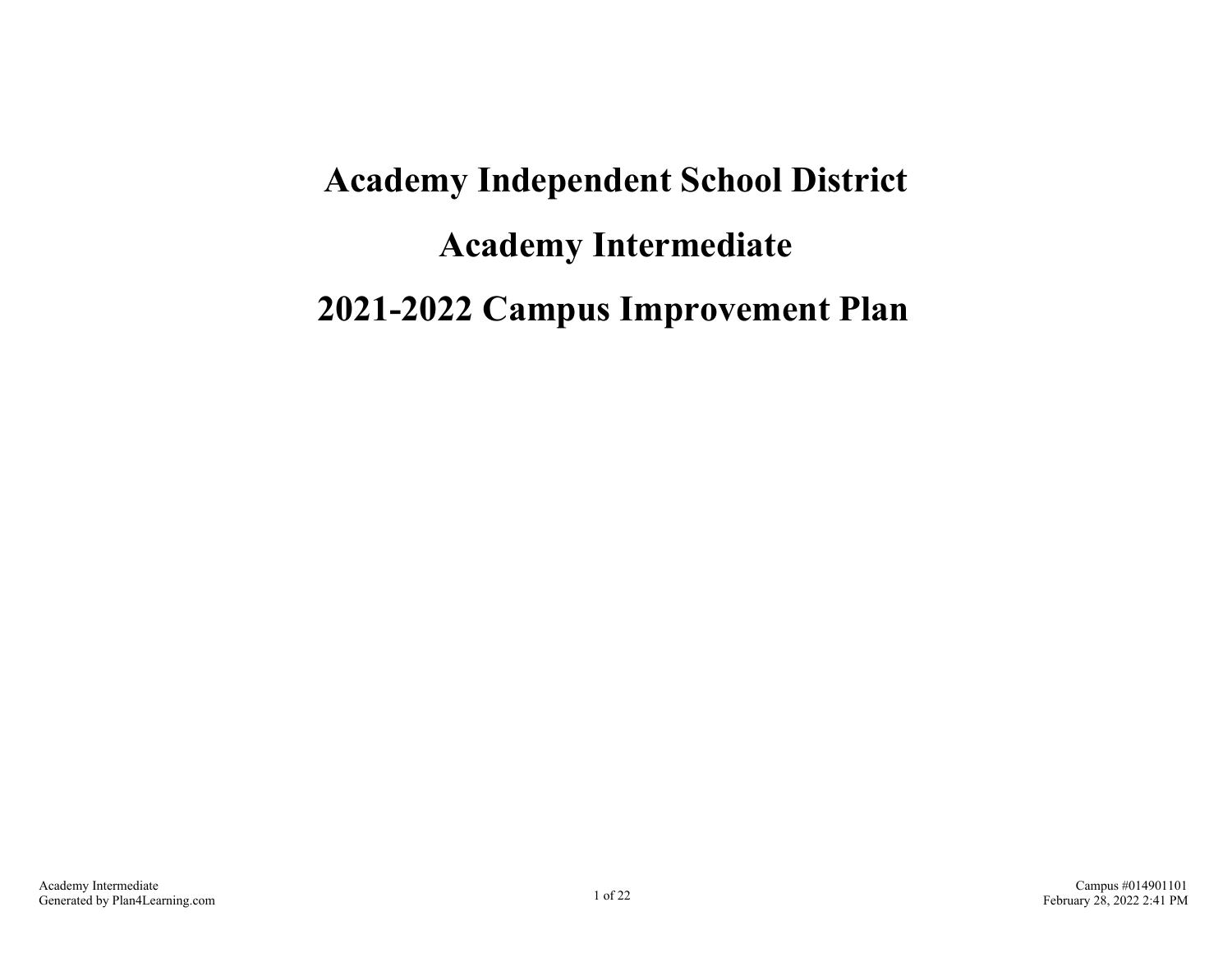# **Mission Statement**

Academy Independent School District will foster a positive culture that motivates students to learn the behaviors, skills, and knowledge necessary for academic, professional, and social success in a global society. AISD will encourage the entire school community to take full ownership of all that encompasses Bee Pride.

# **Vision**

Inspiring students to Love Learning, Excel in All We Do, Achieve Goals Through Collaboration, and Do What is Right. LEAD!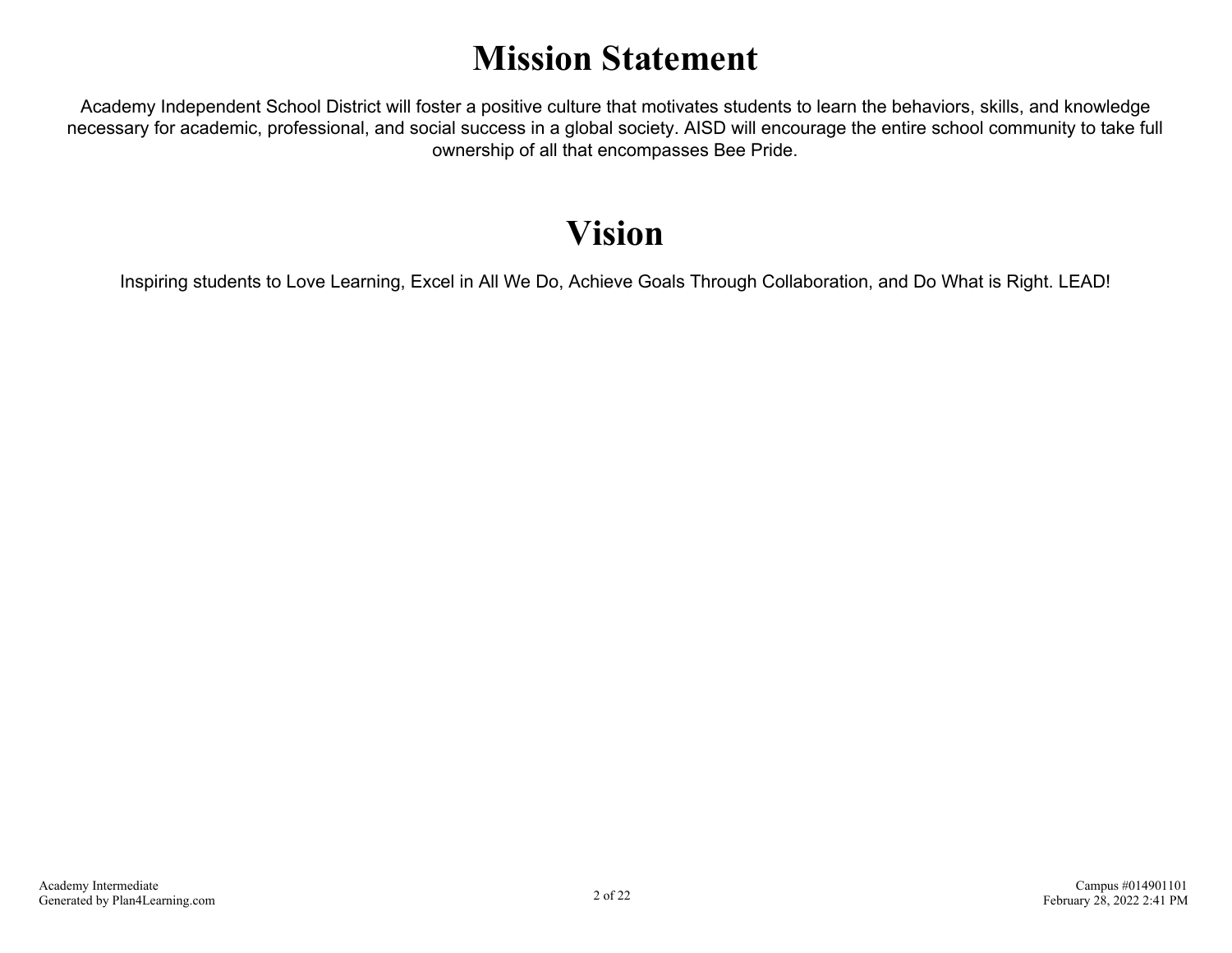### **Table of Contents**

| Comprehensive Needs Assessment                                                                                                                                                                     | 4  |
|----------------------------------------------------------------------------------------------------------------------------------------------------------------------------------------------------|----|
| Needs Assessment Overview                                                                                                                                                                          |    |
| Demographics                                                                                                                                                                                       |    |
| <b>Student Learning</b>                                                                                                                                                                            |    |
| <b>Priority Problem Statements</b>                                                                                                                                                                 | 6  |
| Comprehensive Needs Assessment Data Documentation                                                                                                                                                  |    |
| Goals                                                                                                                                                                                              | 9  |
| Goal 1: Academy Intermediate will meet or exceed all State and Federal Standards for Academic Excellence.                                                                                          | 10 |
| Goal 2: Academy Intermediate community, parents, and staff members will partner in educational improvement efforts, including maintaining open lines of communication<br>between all stakeholders. | 15 |
| Goal 3: Students in Academy Intermediate will be educated in a safe and orderly school environment that is drug-free, disciplined, and conducive to teaching and learning                          |    |
| for students and staff.                                                                                                                                                                            | 17 |
| Title I Personnel                                                                                                                                                                                  | 19 |
| Plan Notes                                                                                                                                                                                         | 20 |
| Addendums                                                                                                                                                                                          | 21 |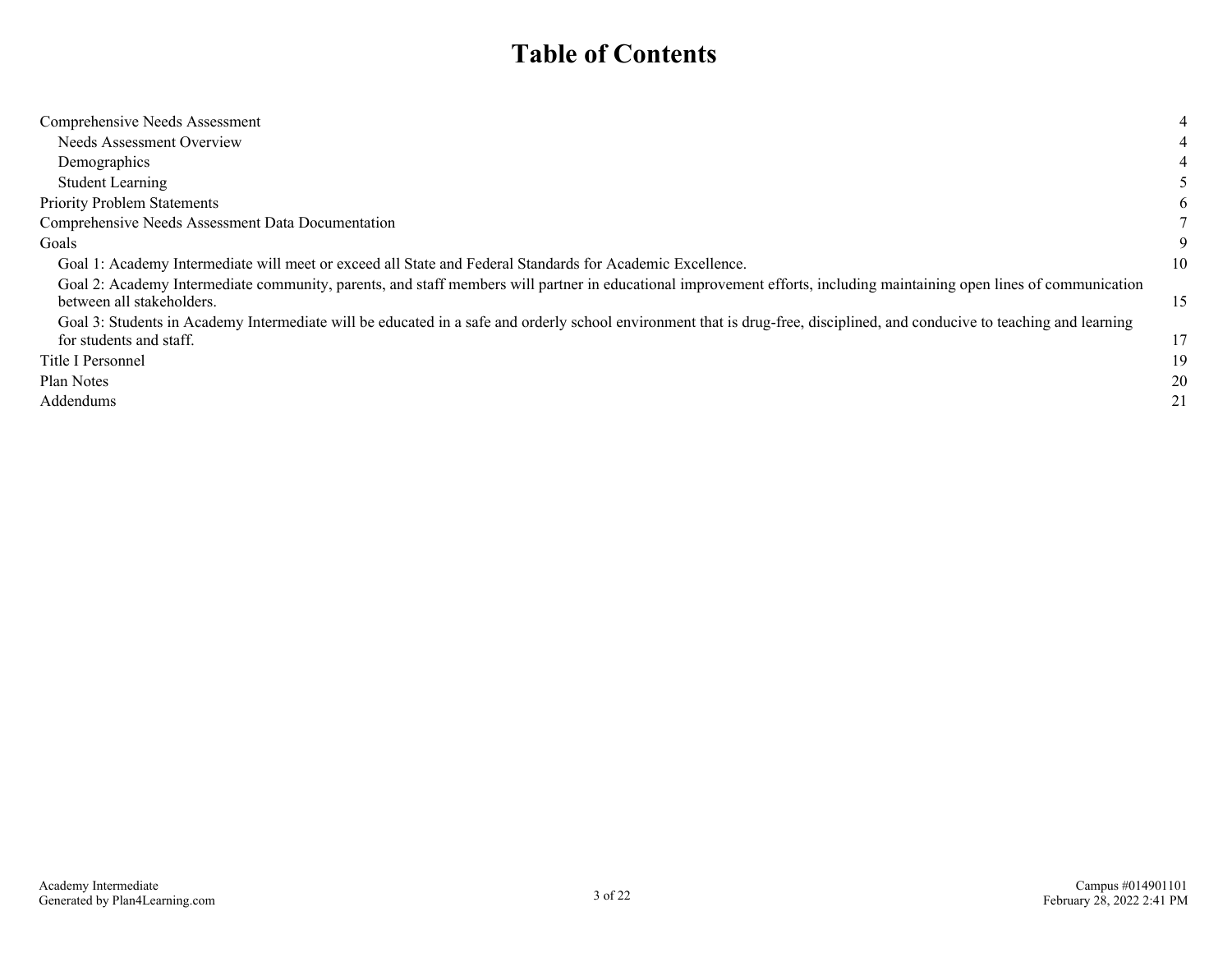### **Comprehensive Needs Assessment**

### <span id="page-3-0"></span>**Needs Assessment Overview**

#### **Technology**

Need 22 computers per core teacher

Online reading and math resources

#### **Classroom**

Pull down screens for projection of videos

#### **Staffing**

Interventionist to pull small groups and support with RtI

Art teacher to support increased number of students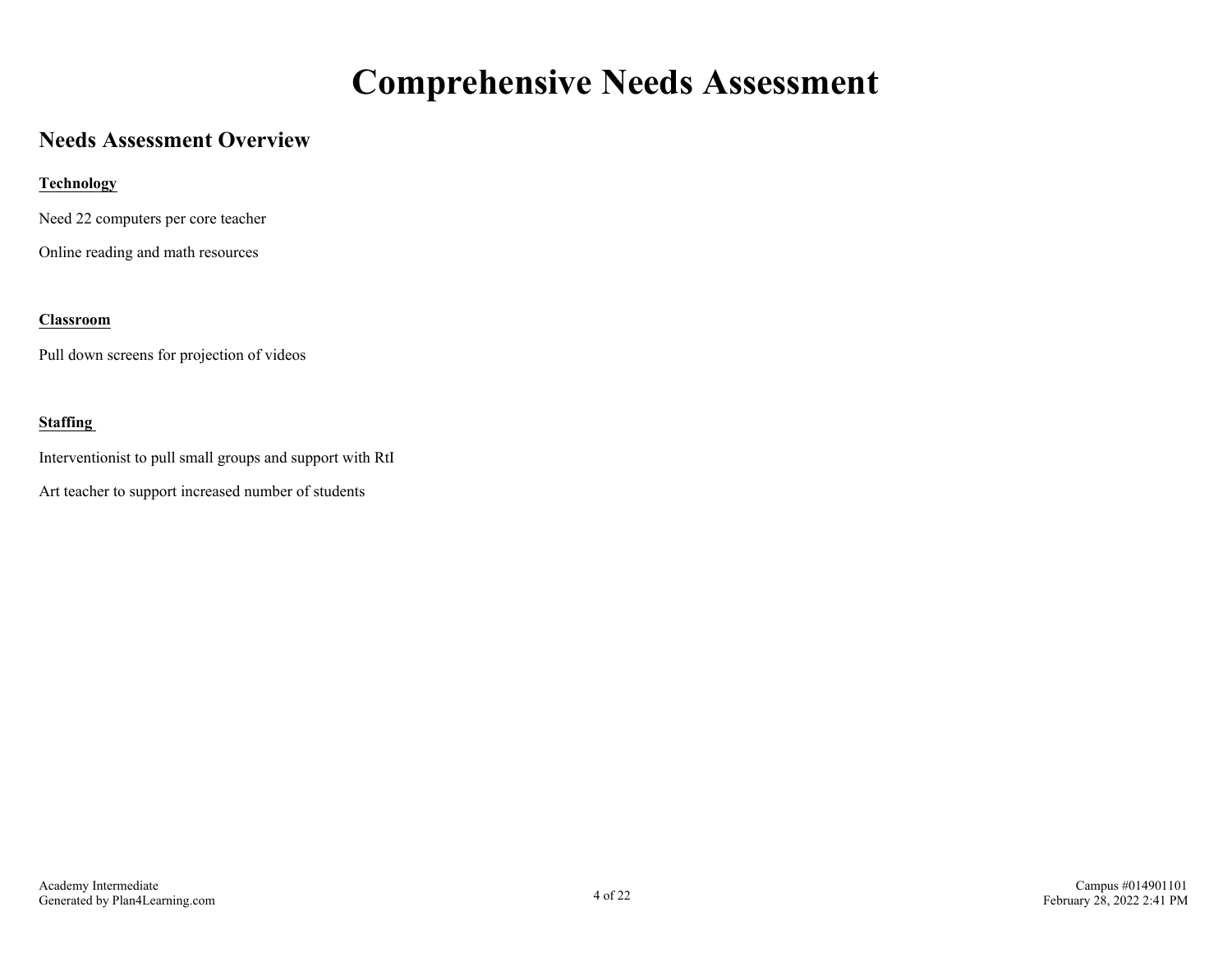### <span id="page-4-0"></span>**Demographics**

#### **Demographics Summary**

Demographic Breakdown of students tested on 2019 STAAR:

Hispanic/Latino - 83 - 21%

American Indian or Alaska Native - 2 - 0.5%

Asian - 6 - 2%

Black or African American - 26 - 7%

Native Hawaiian or Other Pacific Islander - 2 - 0.5%

White - 260 - 66%

Two or More Races - 16 - 4%

Economically Disadvantaged - 46.5%

English Learners - 7.1%

Special Education - 8.8%

#### **Demographics Strengths**

Distinction Designations 2018-19

- Academic Achievement in Science (4th year in a row)
- Top 25% Comparative Academic Growth
- Top 25% Comparative Closing the Gaps

#### **Problem Statements Identifying Demographics Needs**

**Problem Statement 1 (Prioritized):** Multiple data points indicate low student performance in Reading and Writing. **Root Cause:** Campus staff has not had enough time with specially trained personnel (coaches) to learn how to meet the needs of all students in both reading comprehension and written expression.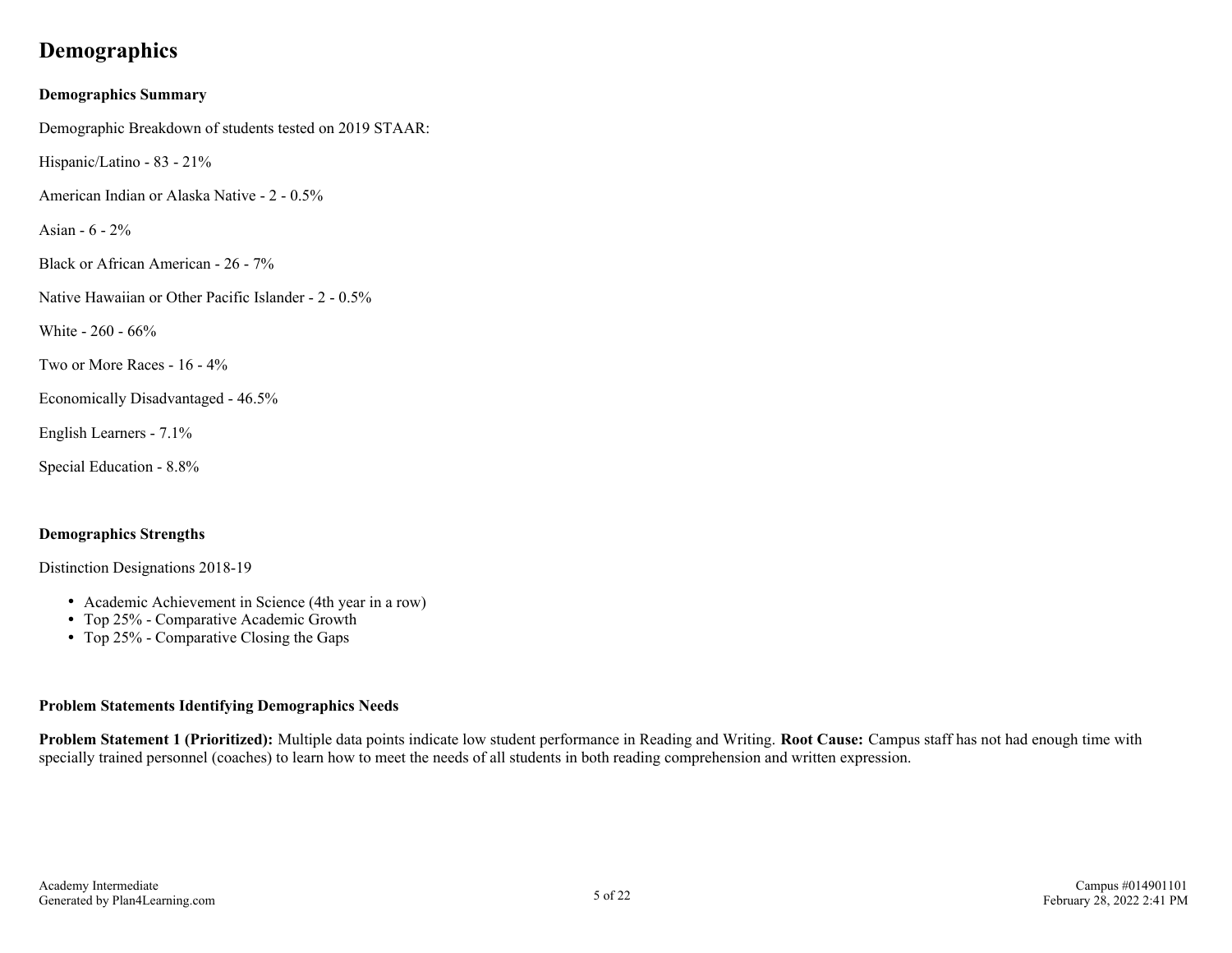### <span id="page-5-0"></span>**Student Learning**

**Student Learning Summary** OVERALL PERFORMANCE DETAILS - 2019 STAAR STUDENT ACHIEVEMENT DOMAIN = B 83 out of 100 ACADEMIC GROWTH DOMAIN = B 82 out of 100 Distinction: Top 25% in Comparison Group CLOSING THE GAP  $=$  B 88 out of 100 Distinction: Top 25% in Comparison Group

#### **Student Learning Strengths**

In 2018-19, STAAR scores were highest in 5th grade ELAR, Math, and Science. 3rd Grade Math made significant improvement (12%) over the previous year. As far as Distinctions on STAAR, we received a distinction in Science, Top 25% Comparative Academic Growth, and Top 25% Comparative Closing the Gap.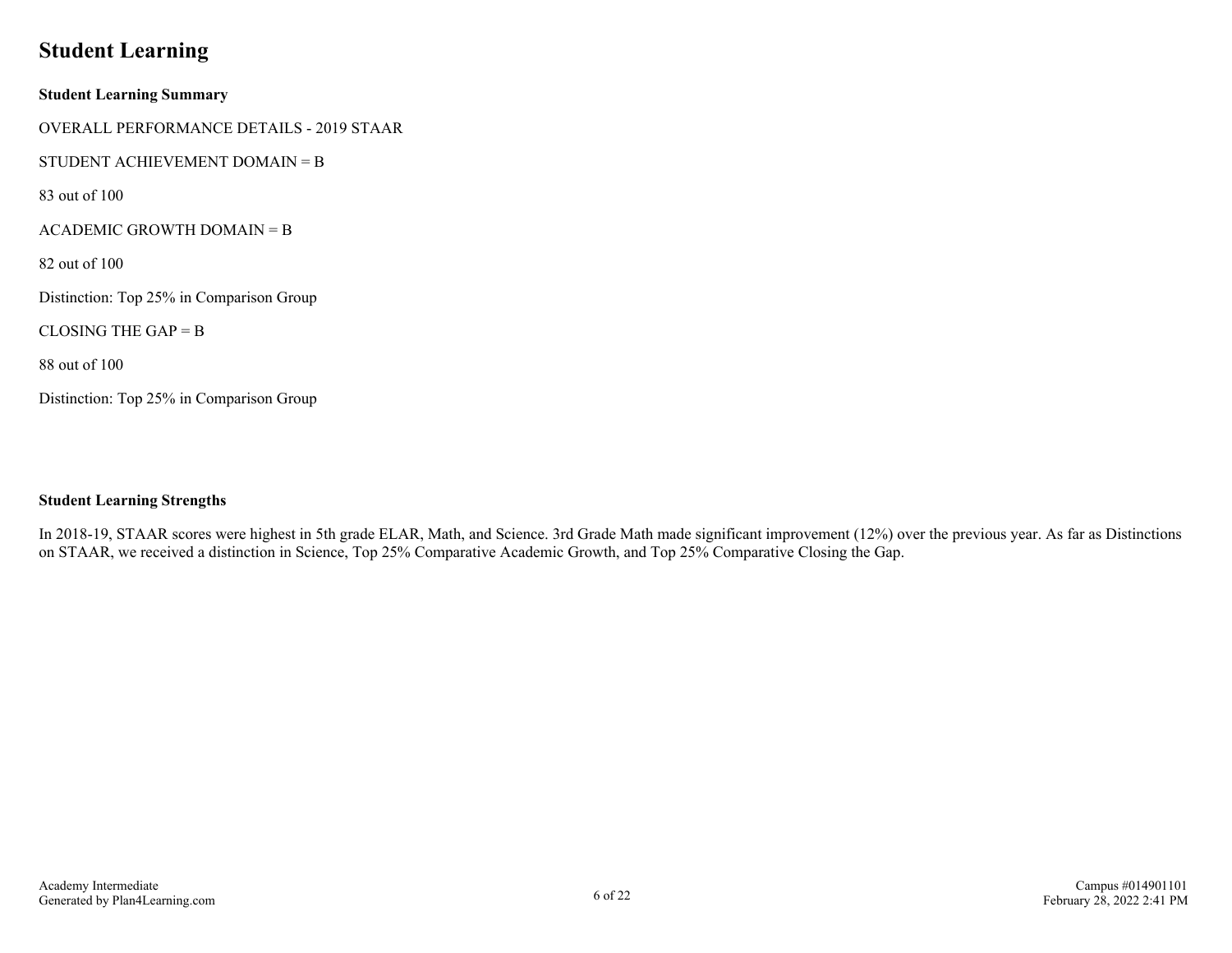# **Priority Problem Statements**

<span id="page-6-0"></span>**Problem Statement 1**: Multiple data points indicate low student performance in Reading and Writing.

**Root Cause 1**: Campus staff has not had enough time with specially trained personnel (coaches) to learn how to meet the needs of all students in both reading comprehension and written expression.

**Problem Statement 1 Areas**: Demographics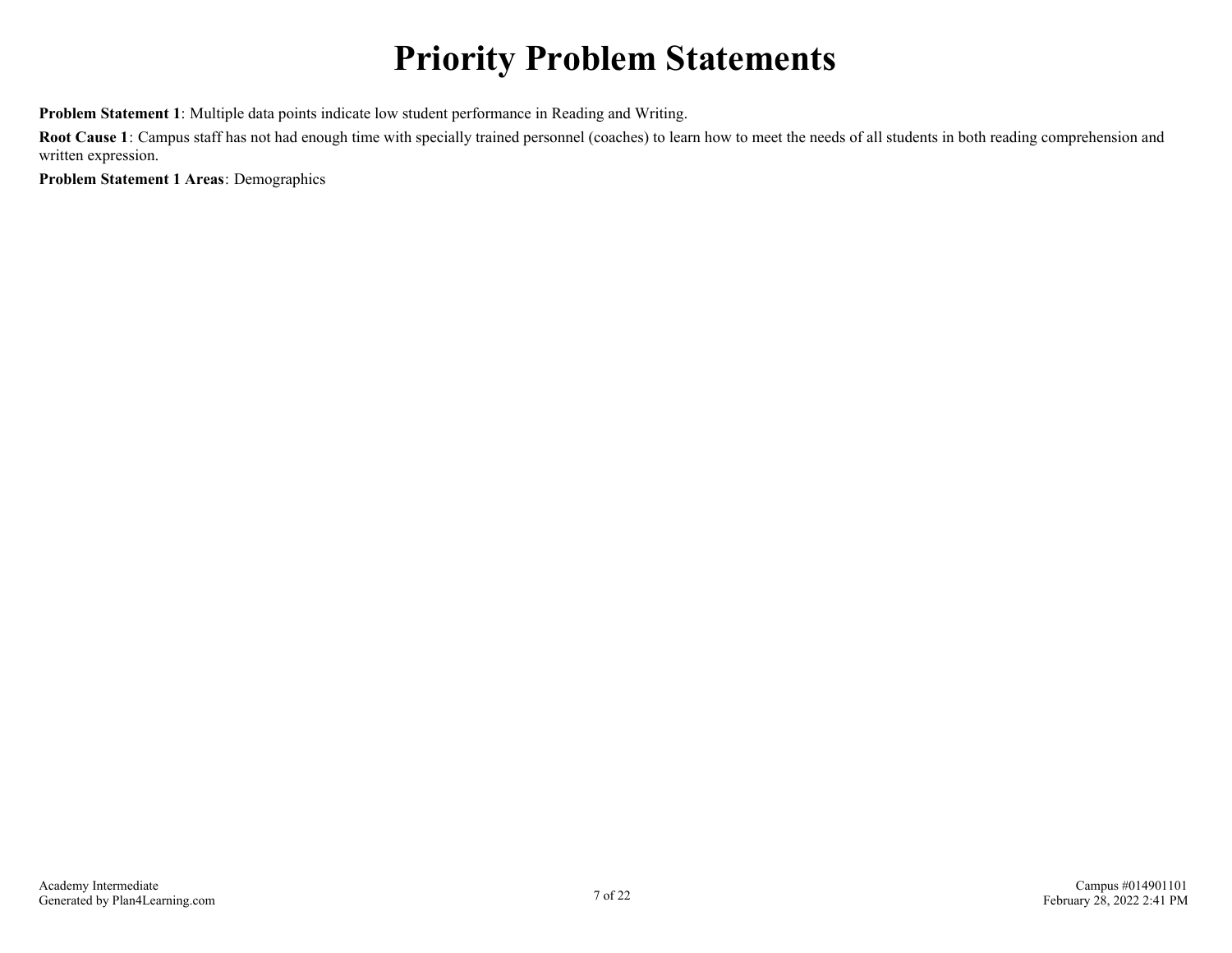# **Comprehensive Needs Assessment Data Documentation**

<span id="page-7-0"></span>The following data were used to verify the comprehensive needs assessment analysis:

#### **Improvement Planning Data**

• District goals

#### **Accountability Data**

- Texas Academic Performance Report (TAPR) data
- Student Achievement Domain
- Student Progress Domain
- Closing the Gaps Domain
- Accountability Distinction Designations
- Federal Report Card Data

#### **Student Data: Assessments**

- State and federally required assessment information
- (STAAR) current and longitudinal results, including all versions
- Student Success Initiative (SSI) data for Grades 5 and 8
- Local benchmark or common assessments data

#### **Student Data: Student Groups**

- Male / Female performance, progress, and participation data
- Special education/non-special education population including discipline, progress and participation data
- Section 504 data
- Gifted and talented data
- Dyslexia Data
- Response to Intervention (RtI) student achievement data

#### **Student Data: Behavior and Other Indicators**

- Attendance data
- Discipline records
- Class size averages by grade and subject

#### **Employee Data**

- Teacher/Student Ratio
- State certified and high quality staff data
- Professional development needs assessment data
- Evaluation(s) of professional development implementation and impact

#### **Parent/Community Data**

• Parent surveys and/or other feedback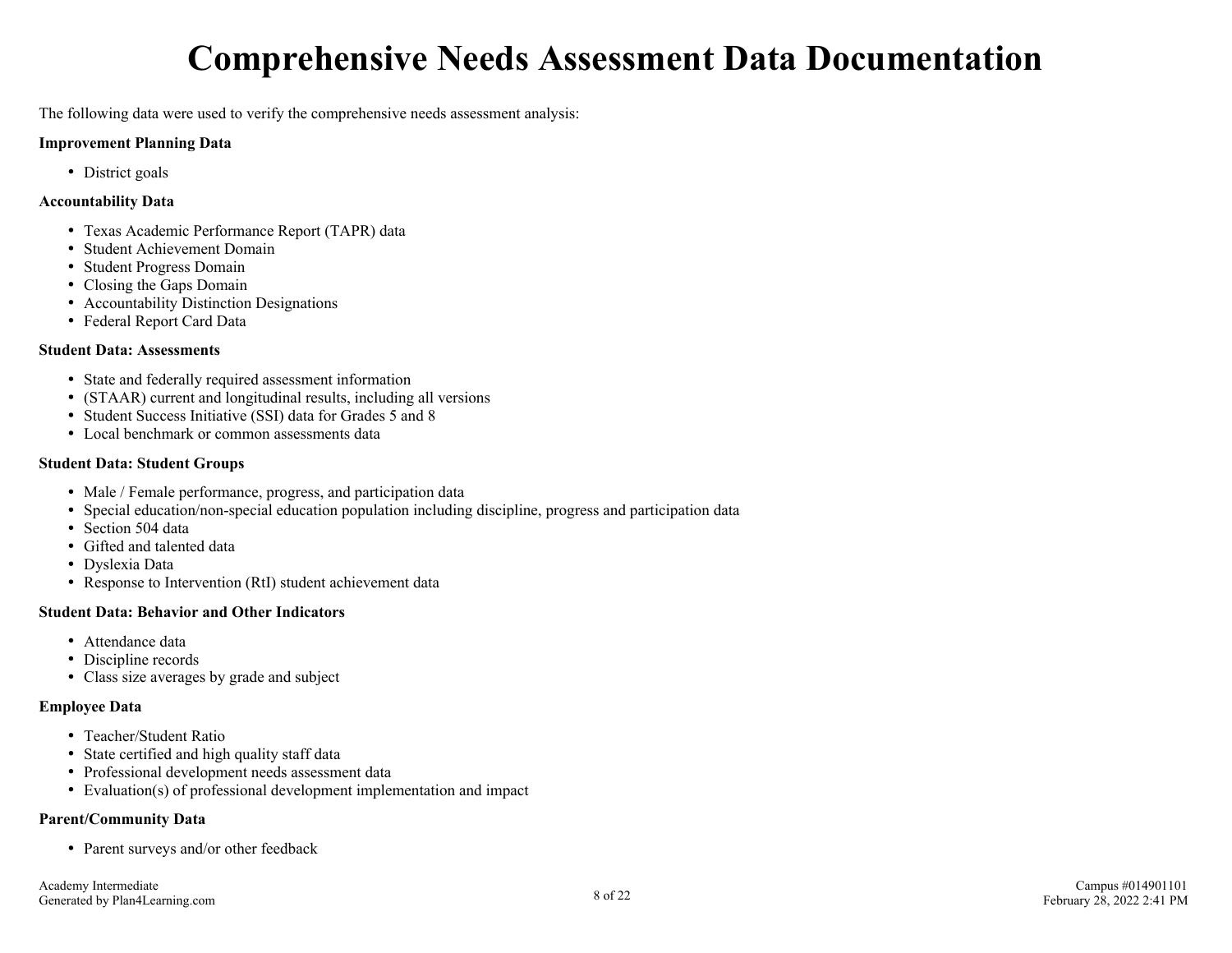#### **Support Systems and Other Data**

- Organizational structure data
- Processes and procedures for teaching and learning, including program implementation
- Communications data
- Study of best practices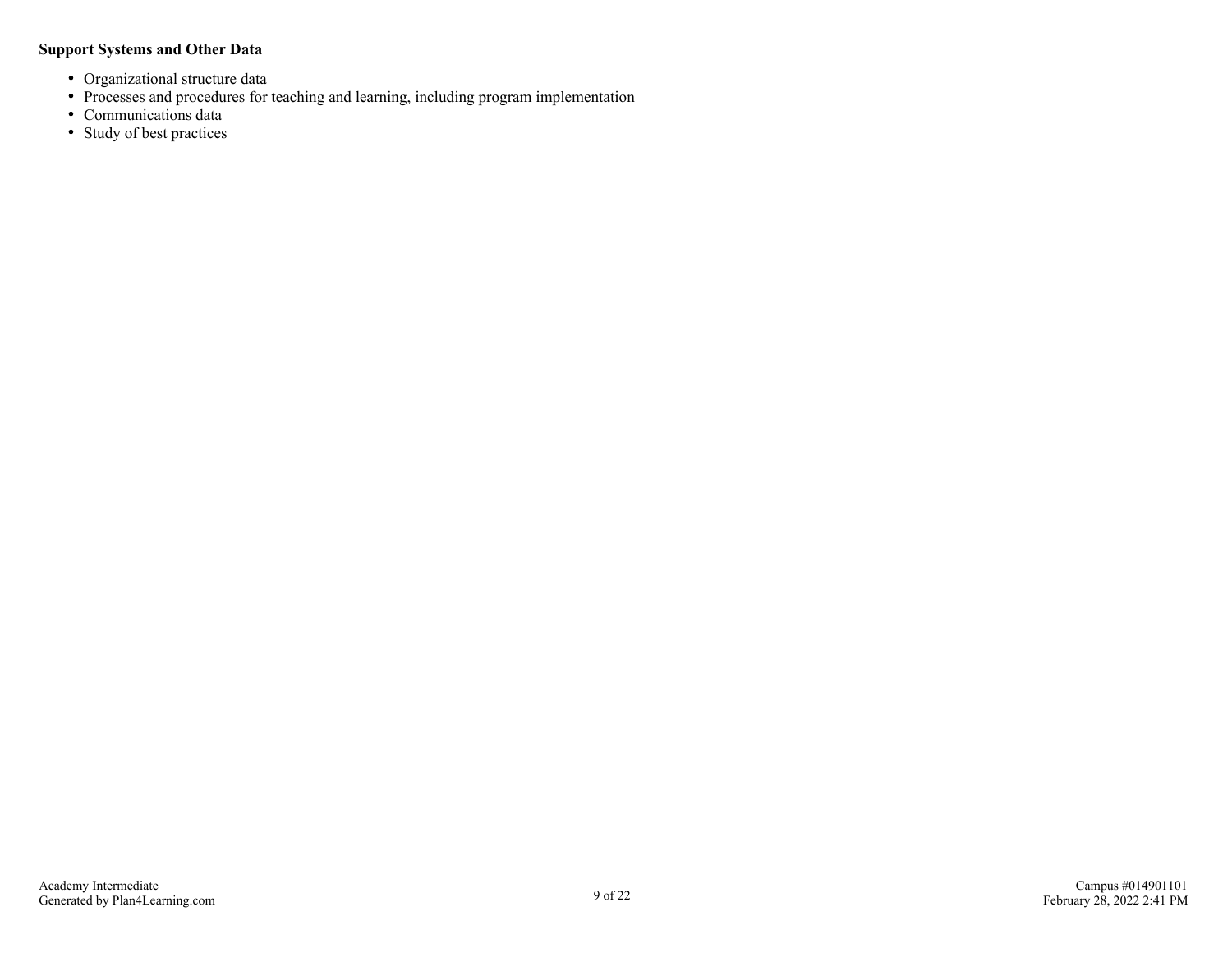### **Goals**

<span id="page-9-0"></span>**Goal 1:** Academy Intermediate will meet or exceed all State and Federal Standards for Academic Excellence.

**Performance Objective 1:** By June 2022, all students and each accountability sub group will grow 2% on STAAR performance targets for 3rd -5th Grade.

**HB3 Goal**

**Evaluation Data Sources:** STAAR Meets and Masters TEKS Resource System Common Unit Assessments (CUAs) Local benchmarks Measure of Academic Progress (MAP) BOY, MOY, and EOY data Intervention and Tutorial attendance records

**Summative Evaluation:** Significant progress made toward meeting Objective

| <b>Strategy 1 Details</b>                                                                                                                                                                                                                                                                                                                                                                                            |                  | <b>Reviews</b>   |             |                  |
|----------------------------------------------------------------------------------------------------------------------------------------------------------------------------------------------------------------------------------------------------------------------------------------------------------------------------------------------------------------------------------------------------------------------|------------------|------------------|-------------|------------------|
| <b>Strategy 1:</b> All teachers will utilize TEKS Resource system in planning and preparing lessons. This will ensure all teachers                                                                                                                                                                                                                                                                                   |                  | <b>Formative</b> |             | <b>Summative</b> |
| are aligning lessons to the state standards.<br>Strategy's Expected Result/Impact: 2% increase in all content areas<br><b>Staff Responsible for Monitoring: IC and Admin</b><br>Schoolwide and Targeted Assisted Title I Elements: 2.4 - ESF Levers: Lever 4: High-Quality Curriculum                                                                                                                                |                  | Feb<br>100%      | Apr<br>100% | June             |
| <b>Strategy 2 Details</b>                                                                                                                                                                                                                                                                                                                                                                                            |                  | <b>Reviews</b>   |             |                  |
| <b>Strategy 2:</b> Teachers will analyzing formal and informal assessment data to form reteach groups in math and reading.                                                                                                                                                                                                                                                                                           | <b>Formative</b> |                  |             | <b>Summative</b> |
| Teachers will then pull small groups at least 4 days per week to reteach and provide support to students not mastering<br>current and past objectives. Teachers will also pull guided reading groups at least 4 days per week to provide reading                                                                                                                                                                     | <b>Nov</b>       | Feb              | Apr         | June             |
| instruction at each students instructional level.<br><b>Strategy's Expected Result/Impact:</b> Student growth will increase by 2%<br>Staff Responsible for Monitoring: Content Teachers will monitor student growth. Admin will ensure reteach<br>groups are formed and groups are being pulled consistently.<br>Schoolwide and Targeted Assisted Title I Elements: 2.6 - ESF Levers: Lever 5: Effective Instruction | 70%              | 60%              |             |                  |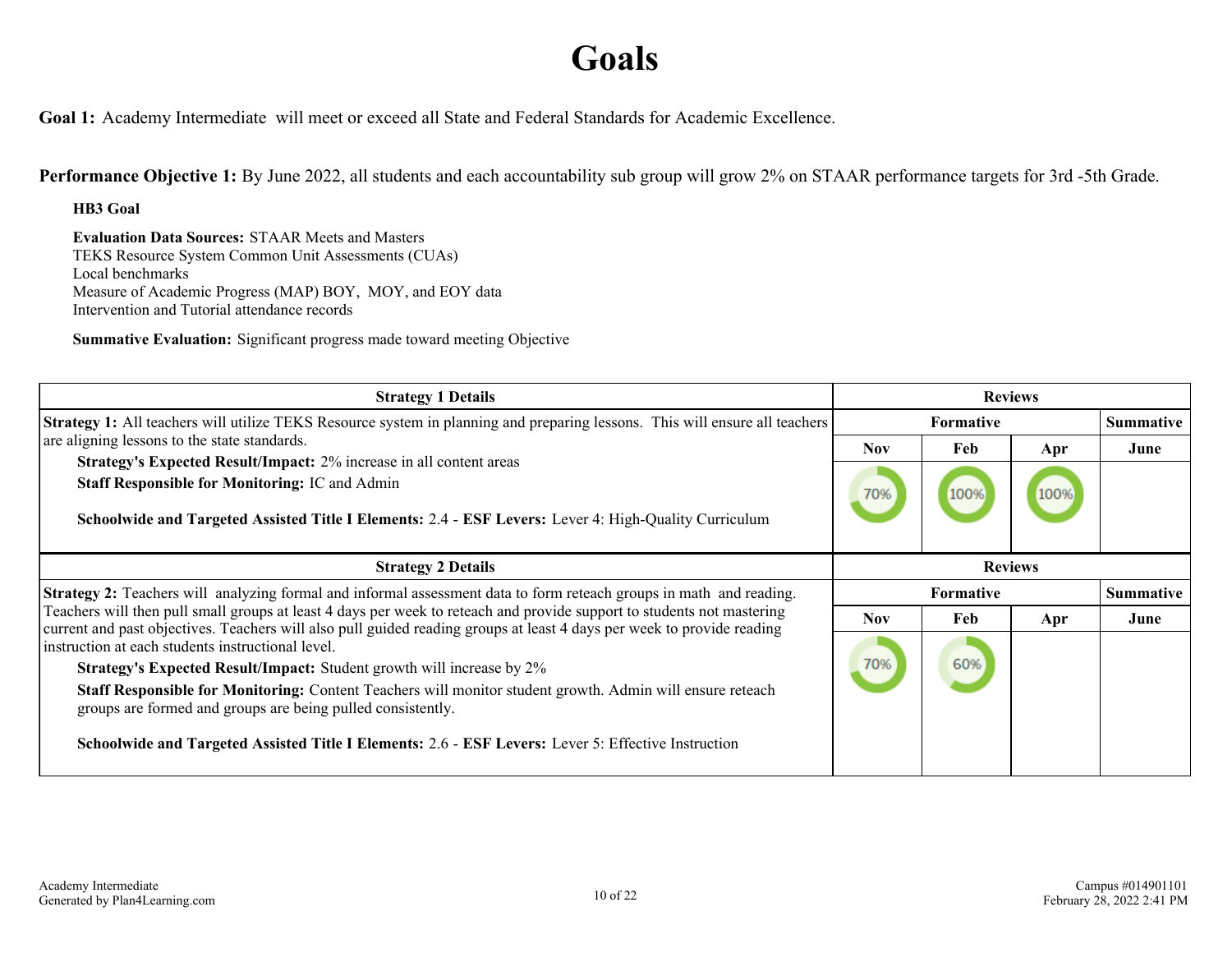| <b>Strategy 3 Details</b>                                                                                                                                                                                                                                                                                                                                                                                                           | <b>Reviews</b> |                  |     |                  |
|-------------------------------------------------------------------------------------------------------------------------------------------------------------------------------------------------------------------------------------------------------------------------------------------------------------------------------------------------------------------------------------------------------------------------------------|----------------|------------------|-----|------------------|
| Strategy 3: All teachers will collaboratively analyze data from beginning of year screener, historical STAAR scores, and                                                                                                                                                                                                                                                                                                            |                | <b>Formative</b> |     | <b>Summative</b> |
| qualitative data to identify students who are at-risk and in need of specialist accelerated instruction. Once students students                                                                                                                                                                                                                                                                                                     |                | Feb              | Apr | June             |
| are identified specialized instruction will be planned and provided for all students identified as at-risk.<br>Strategy's Expected Result/Impact: 2% increase on student achievement and growth<br>Staff Responsible for Monitoring: IC, Admin, and Teachers<br>Schoolwide and Targeted Assisted Title I Elements: 2.6 - ESF Levers: Lever 1: Strong School Leadership<br>and Planning, Lever 2: Effective, Well-Supported Teachers |                | 65%              |     |                  |
|                                                                                                                                                                                                                                                                                                                                                                                                                                     |                |                  |     |                  |
| Continue/Modify<br>Accomplished<br>No Progress                                                                                                                                                                                                                                                                                                                                                                                      | Discontinue    |                  |     |                  |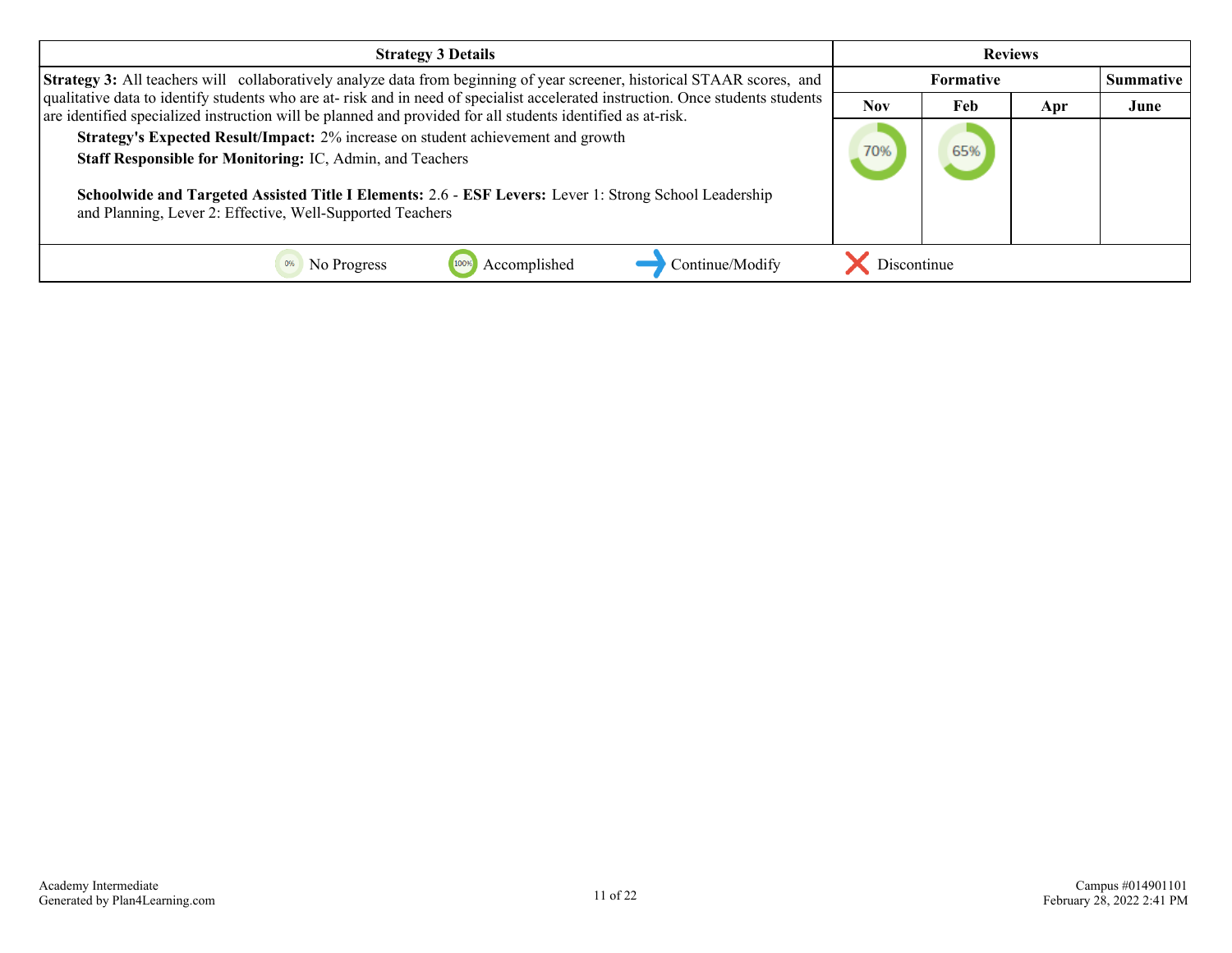**Goal 1:** Academy Intermediate will meet or exceed all State and Federal Standards for Academic Excellence.

**Performance Objective 2:** In keeping alignment with the State's 60x30TX goal, the School Finance Commission recommended establishing a PreK-12th grade goal of at least 60% proficiency at TEA's Meets standard at two key "checkpoints" along the state's public PreK-12th grade educational continuum.

Therefore, in pursuit of academic growth towards the State's goal, students will increase 2% on all state assessments, and special education students will meet ARD expectations.

#### **HB3 Goal**

**Evaluation Data Sources:** Early childhood literacy and mathematics (EC-LM) proficiency:

\* 60% of all students meeting the state's "Meets" standard at 3rd grade reading and math

| <b>Strategy 1 Details</b>                                                                                                                                                                                                                                                                                                                                                                                                                                             |            | <b>Reviews</b>                 |     |                  |  |
|-----------------------------------------------------------------------------------------------------------------------------------------------------------------------------------------------------------------------------------------------------------------------------------------------------------------------------------------------------------------------------------------------------------------------------------------------------------------------|------------|--------------------------------|-----|------------------|--|
| Strategy 1: All 3rd grade teachers and 4th and 5th grade ELAR teachers will complete the Texas Reading Academy. All                                                                                                                                                                                                                                                                                                                                                   |            | <b>Formative</b><br><b>Nov</b> |     | <b>Summative</b> |  |
| participating teachers will receive a minimum of 2 observations with feedback and coaching from the IC department to<br>support in growing and learning as an educator.<br>(All required by Texas Reading Academy)<br>Strategy's Expected Result/Impact: 2% increase in growth and performance<br><b>Staff Responsible for Monitoring: IC and Admin</b><br>Schoolwide and Targeted Assisted Title I Elements: 2.4 - TEA Priorities: Build a foundation of reading and |            | Feb<br>85%                     | Apr | June             |  |
| math - ESF Levers: Lever 2: Effective, Well-Supported Teachers<br><b>Strategy 2 Details</b><br><b>Strategy 2:</b> All students who are At-Risk will receive intervention through HB4545 or Response to Intervention a                                                                                                                                                                                                                                                 |            | <b>Reviews</b><br>Formative    |     | <b>Summative</b> |  |
| minimum of two days a week per subject in reading and math. Intervention includes Level Literacy Intervention, Hegerty<br>Phonics instruction, Education Galaxy computer aided intervention, and focused small group instruction in groups of 5 or                                                                                                                                                                                                                    | <b>Nov</b> | Feb                            | Apr | June             |  |
| fewer from a certified teacher. Campus interventionist and intervention aides will be utilized to support students in areas of<br>need.<br>Strategy's Expected Result/Impact: 2% increase in reading and math performance and growth<br>Staff Responsible for Monitoring: Classroom teachers, RTI Coordinator, and Admin<br>Schoolwide and Targeted Assisted Title I Elements: 2.4, 2.6 - TEA Priorities: Build a foundation of reading                               | 75%        | 80%                            |     |                  |  |
| and math                                                                                                                                                                                                                                                                                                                                                                                                                                                              |            |                                |     |                  |  |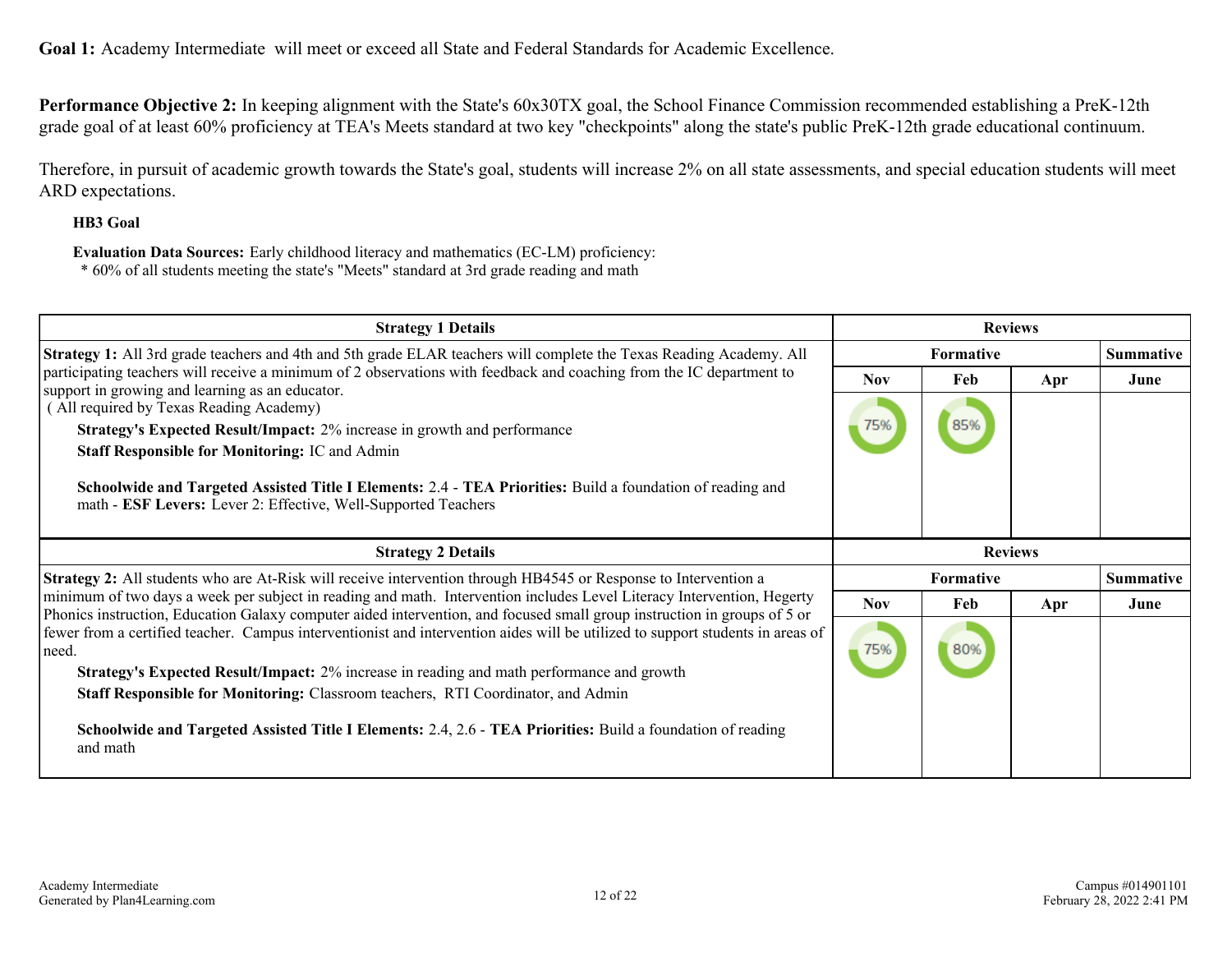| <b>Strategy 3 Details</b>                                                                                                                                                                                                                                                              |                  |     | <b>Reviews</b> |      |
|----------------------------------------------------------------------------------------------------------------------------------------------------------------------------------------------------------------------------------------------------------------------------------------|------------------|-----|----------------|------|
| Strategy 3: All math classes will teach math fluency strategies and practice math facts daily through Extra Math and or                                                                                                                                                                | <b>Formative</b> |     |                |      |
| Math Fluency Games. Students will set fluency goals and progress will be tracked.                                                                                                                                                                                                      |                  | Feb | Apr            | June |
| Strategy's Expected Result/Impact: By May 2022 80% of students will have mastered their fluency goals.<br><b>Staff Responsible for Monitoring: Math Teachers</b><br>Schoolwide and Targeted Assisted Title I Elements: 2.6 - TEA Priorities: Build a foundation of reading and<br>math |                  | 75% |                |      |
| Continue/Modify<br>Accomplished<br>No Progress                                                                                                                                                                                                                                         | Discontinue      |     |                |      |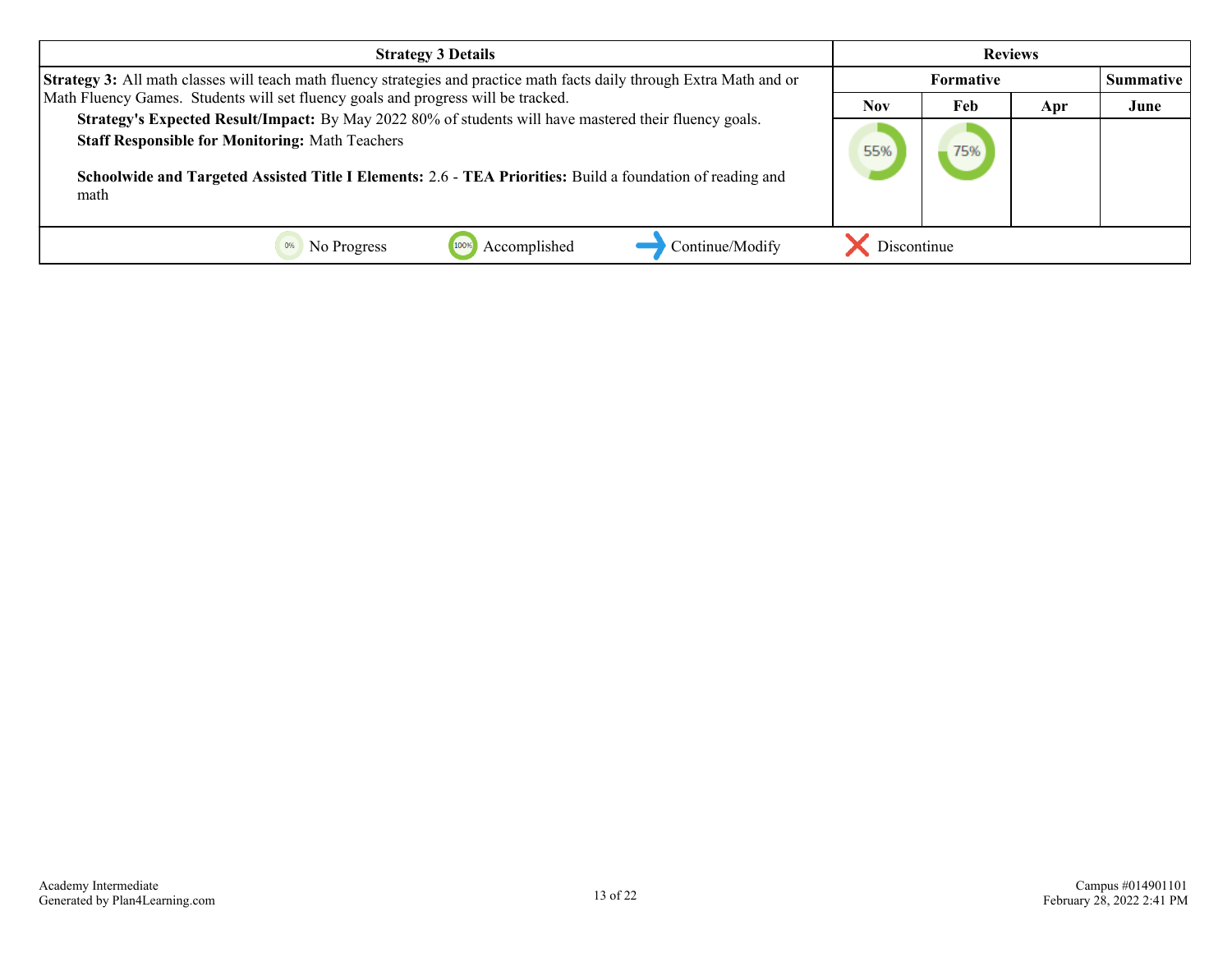**Performance Objective 3:** Hire, retain, and recruit experienced knowledgeable teachers and staff for all teaching and staff positions.

**Evaluation Data Sources:** 5% increase in teacher retention

| <b>Strategy 1 Details</b>                                                                                                                                                                                                                                                                                                       |                  | <b>Reviews</b> |     |                  |
|---------------------------------------------------------------------------------------------------------------------------------------------------------------------------------------------------------------------------------------------------------------------------------------------------------------------------------|------------------|----------------|-----|------------------|
| Strategy 1: Utilize district hiring protocols when interviewing and hiring all staff. This includes: hiring committee,                                                                                                                                                                                                          | <b>Formative</b> |                |     | <b>Summative</b> |
| questions with rubric, and in depth reference checks.                                                                                                                                                                                                                                                                           | <b>Nov</b>       | Feb            | Apr | June             |
| Strategy's Expected Result/Impact: 5% increase in teacher retention<br><b>Staff Responsible for Monitoring: Campus Administration</b><br>Schoolwide and Targeted Assisted Title I Elements: 2.5 - TEA Priorities: Recruit, support, retain teachers<br>and principals - ESF Levers: Lever 2: Effective, Well-Supported Teachers |                  | 85%            |     |                  |
| <b>Strategy 2 Details</b>                                                                                                                                                                                                                                                                                                       | <b>Reviews</b>   |                |     |                  |
| Strategy 2: Provided opportunities for teachers to collaborate in grade level teams and vertical teams to analyze data, share                                                                                                                                                                                                   | <b>Formative</b> |                |     | <b>Summative</b> |
| strategies, and plan for instruction.<br>Strategy's Expected Result/Impact: 5% increase in teacher collaboration<br>TEA Priorities: Recruit, support, retain teachers and principals                                                                                                                                            |                  | Feb            | Apr | June             |
|                                                                                                                                                                                                                                                                                                                                 |                  | 30%            |     |                  |
| <b>Strategy 3 Details</b>                                                                                                                                                                                                                                                                                                       |                  | <b>Reviews</b> |     |                  |
| Strategy 3: Utilize teacher leaders to lead Professional Learning Communities in planning for instruction, analyzing data,                                                                                                                                                                                                      |                  | Formative      |     | Summative        |
| and share strategies.                                                                                                                                                                                                                                                                                                           | Nov.             | Feb            | Apr | June             |
| Strategy's Expected Result/Impact: Strengthen campus leadership team<br>TEA Priorities: Recruit, support, retain teachers and principals - ESF Levers: Lever 1: Strong School<br>Leadership and Planning, Lever 2: Effective, Well-Supported Teachers                                                                           |                  | 75%            |     |                  |
| 100%<br>Accomplished<br>Continue/Modify<br>0%<br>No Progress                                                                                                                                                                                                                                                                    | Discontinue      |                |     |                  |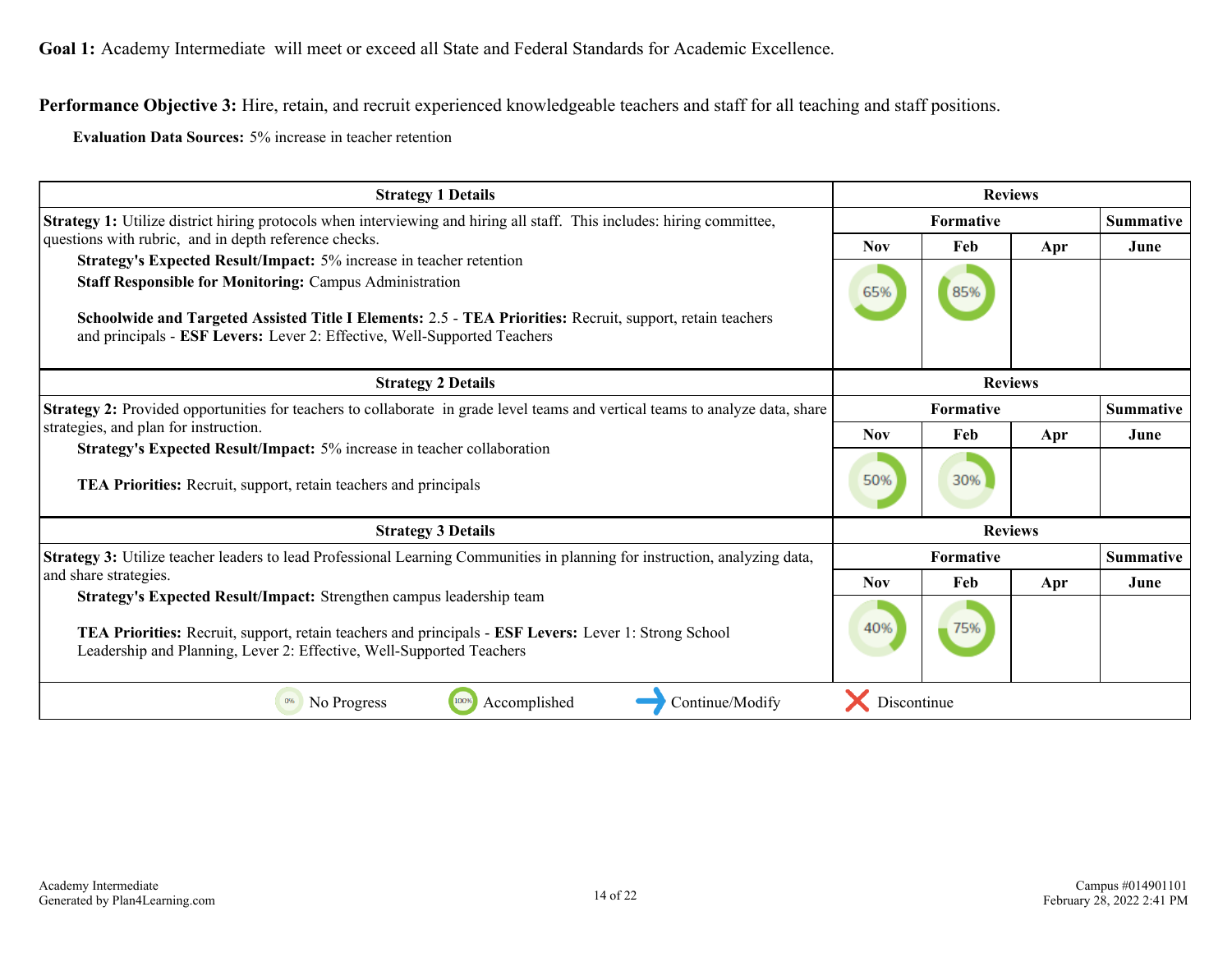**Goal 1:** Academy Intermediate will meet or exceed all State and Federal Standards for Academic Excellence.

**Performance Objective 4:** By May of 2022 student attendance will show an average of 95% attendance each school day.

**Evaluation Data Sources:** 5% increase of attendance from September 2021

| <b>Strategy 1 Details</b>                                                                                                                                                                                           |                  | <b>Reviews</b> |     |                  |
|---------------------------------------------------------------------------------------------------------------------------------------------------------------------------------------------------------------------|------------------|----------------|-----|------------------|
| <b>Strategy 1:</b> Teachers will monitor, encourage, and reward student attendance by communicating with parents regarding                                                                                          | Formative        |                |     | <b>Summative</b> |
| attendance issues, encouraging attendance by participating in classroom attendance challenges, and rewarding classrooms<br>that meet the challenge.                                                                 | <b>Nov</b>       | Feb            | Apr | June             |
| <b>Strategy's Expected Result/Impact:</b> 5% increase of attendance from September 2021                                                                                                                             | 15%              | 40%            |     |                  |
| <b>Staff Responsible for Monitoring: Classroom Teachers and PEIMS specialist</b>                                                                                                                                    |                  |                |     |                  |
| Schoolwide and Targeted Assisted Title I Elements: 2.4 - ESF Levers: Lever 3: Positive School Culture                                                                                                               |                  |                |     |                  |
| <b>Strategy 2 Details</b>                                                                                                                                                                                           |                  | <b>Reviews</b> |     |                  |
| <b>Strategy 2:</b> Parent will be notified through parent portal of any student absence. Once a student misses 4 or more days of                                                                                    | <b>Formative</b> |                |     | <b>Summative</b> |
| instruction a letter will be sent home to inform parents of 90% attendance policy, and teachers will work with students and<br>parents to ensure all work is made up for students who miss multiple days of school. | <b>Nov</b>       | Feb            | Apr | June             |
| Strategy's Expected Result/Impact: 5% increase in student attendance from September 2021                                                                                                                            |                  |                |     |                  |
| 55%<br>85%<br><b>Staff Responsible for Monitoring: Classroom Teacher, PEIMS specialist, Campus Counselor</b>                                                                                                        |                  |                |     |                  |
|                                                                                                                                                                                                                     |                  |                |     |                  |
| <b>Schoolwide and Targeted Assisted Title I Elements: 2.4</b>                                                                                                                                                       |                  |                |     |                  |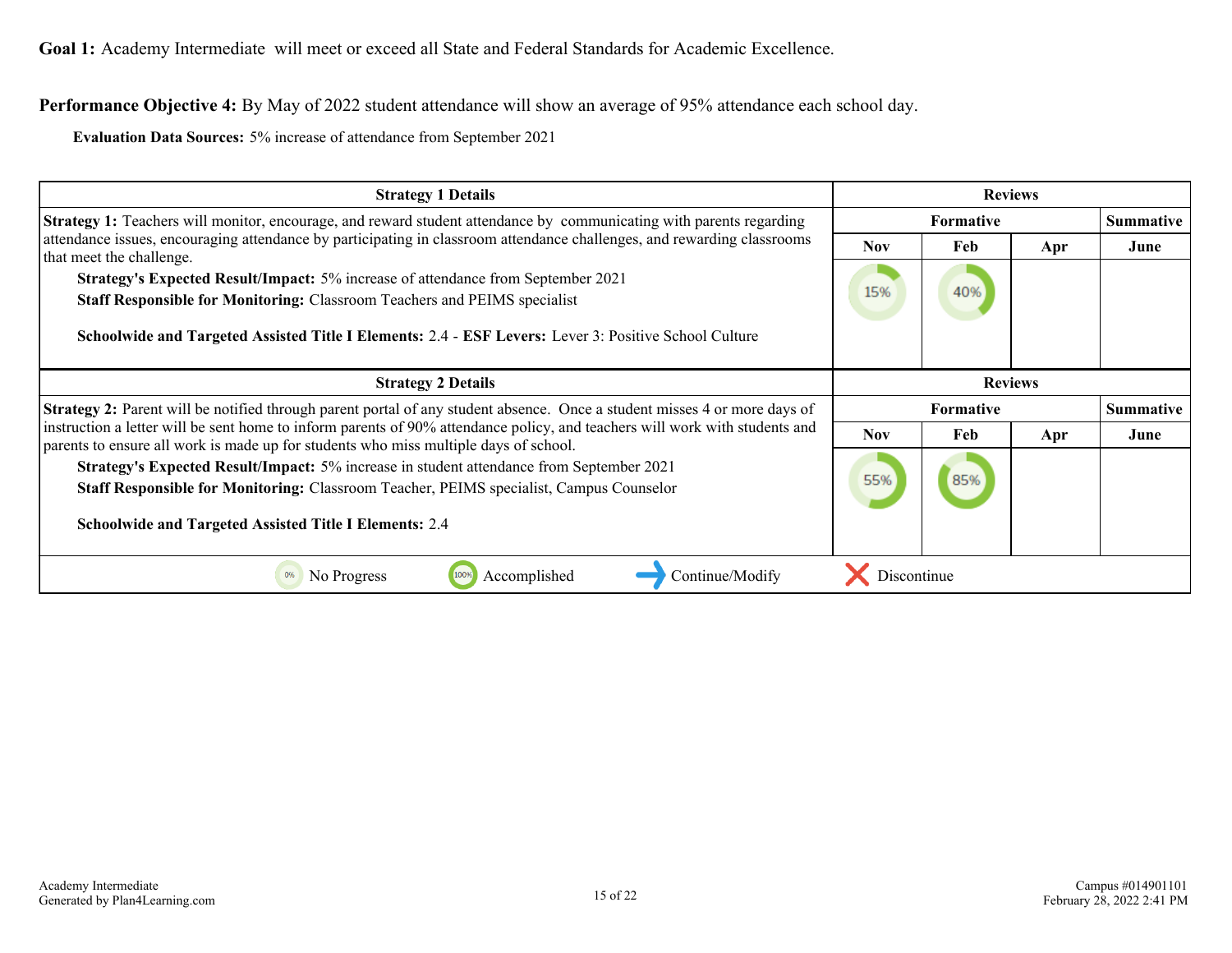<span id="page-15-0"></span>Goal 2: Academy Intermediate community, parents, and staff members will partner in educational improvement efforts, including maintaining open lines of communication between all stakeholders.

**Performance Objective 1:** By May 2022, at least 90% of all students' parents/guardians/family members will participate in at least one school-sponsored oncampus opportunity, including Busy Bee Volunteers, Open House/Meet the Teacher, Freshman Orientation, 6th grade Orientation, Parent Conferences, Book Fairs, Booster Club, Field Day, Field Trip and/or special holiday program meeting/presentation.

#### **HB3 Goal**

**Evaluation Data Sources:** Positive interactions/response(s) to social media Visitors to AISD websites Campus Sign-in Sheets

| <b>Strategy 1 Details</b>                                                                                                                                                                                                                                                                                   | <b>Reviews</b> |                  |      |                  |  |  |
|-------------------------------------------------------------------------------------------------------------------------------------------------------------------------------------------------------------------------------------------------------------------------------------------------------------|----------------|------------------|------|------------------|--|--|
| <b>Strategy 1:</b> In August of each school year parents will be invited to an Open House to drop off school supplies and meet                                                                                                                                                                              |                | <b>Formative</b> |      |                  |  |  |
| their child's teacher.<br><b>Strategy's Expected Result/Impact: 60% parent participation</b><br><b>Staff Responsible for Monitoring: All staff</b><br><b>ESF Levers:</b> Lever 3: Positive School Culture                                                                                                   |                | Feb              | Apr  | June             |  |  |
| <b>Strategy 2 Details</b>                                                                                                                                                                                                                                                                                   | <b>Reviews</b> |                  |      |                  |  |  |
| <b>Strategy 2:</b> Each grade level will engage in a musical performance directed by campus music teacher. Parents and                                                                                                                                                                                      | Formative      |                  |      | <b>Summative</b> |  |  |
| community will be invited to attend each performance.                                                                                                                                                                                                                                                       |                | Feb              | Apr  | June             |  |  |
| Strategy's Expected Result/Impact: Increased family engagement and celebration of student success.<br>Staff Responsible for Monitoring: Music teacher and grade level teachers.<br><b>ESF Levers:</b> Lever 3: Positive School Culture                                                                      | 55%            |                  |      |                  |  |  |
| <b>Strategy 3 Details</b>                                                                                                                                                                                                                                                                                   | <b>Reviews</b> |                  |      |                  |  |  |
| Strategy 3: Parents Conferences will take place during the month of October and as needed throughout the school year to                                                                                                                                                                                     |                | <b>Formative</b> |      | <b>Summative</b> |  |  |
| review parent compact, beginning of year assessment data, and set goals for each student.                                                                                                                                                                                                                   | <b>Nov</b>     | Feb              | Apr  | June             |  |  |
| Strategy's Expected Result/Impact: Opportunities for parents to ask questions and engage with school and<br>community.<br><b>Staff Responsible for Monitoring: Classroom teachers</b><br>Schoolwide and Targeted Assisted Title I Elements: 2.6, 3.1, 3.2 - ESF Levers: Lever 3: Positive School<br>Culture | 100%           | 100%             | 100% |                  |  |  |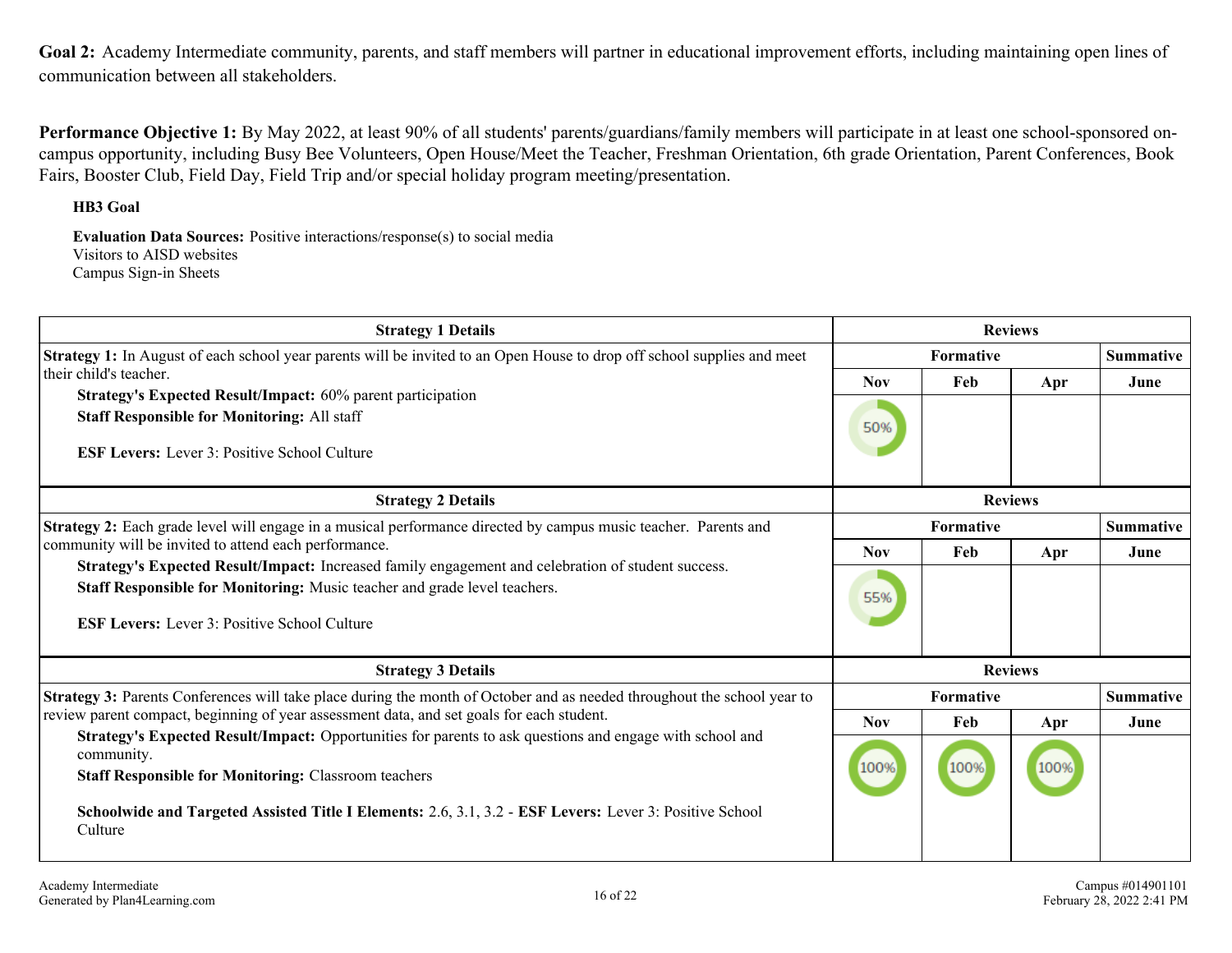| <b>Strategy 4 Details</b>                                                                                                                                                                                                         |                  |     | <b>Reviews</b> |                  |
|-----------------------------------------------------------------------------------------------------------------------------------------------------------------------------------------------------------------------------------|------------------|-----|----------------|------------------|
| <b>Strategy 4:</b> All grade levels will utilize weekly newsletters, parent communication folders, and Remind 101 to                                                                                                              | <b>Formative</b> |     |                | <b>Summative</b> |
| communicate with parents.                                                                                                                                                                                                         | Nov              | Feb | Apr            | June             |
| Strategy's Expected Result/Impact: increased parent communication<br><b>Staff Responsible for Monitoring: Team Leads</b><br>Schoolwide and Targeted Assisted Title I Elements: 2.6 - ESF Levers: Lever 3: Positive School Culture |                  |     |                |                  |
| Continue/Modify<br>Accomplished<br>No Progress                                                                                                                                                                                    | Discontinue      |     |                |                  |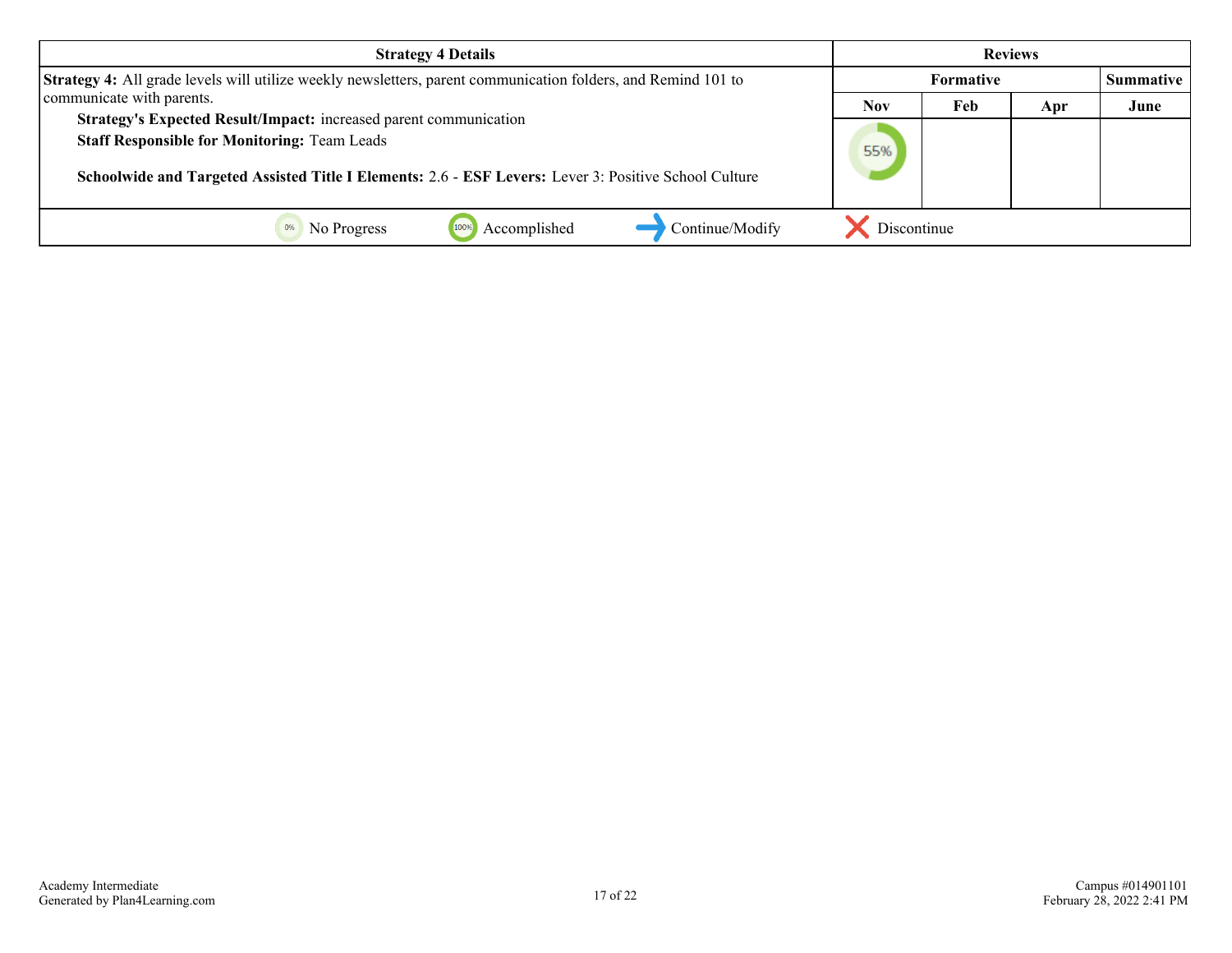<span id="page-17-0"></span>**Goal 3:** Students in Academy Intermediate will be educated in a safe and orderly school environment that is drug-free, disciplined, and conducive to teaching and learning for students and staff.

**Performance Objective 1:** By May 2022, social and emotional supports, including individual and group counseling, will reduce discipline referrals and incidents of violence by 2% as measured in PEIMS.

**HB3 Goal**

**Evaluation Data Sources:** Teacher lesson plans - Excel - Character Strong daily lessons PEIMS reports Increased officer presence on campuses

| <b>Strategy 1 Details</b>                                                                                                                                                                                                                                                                                                                                                                                      |                  |                  | <b>Reviews</b> |                  |
|----------------------------------------------------------------------------------------------------------------------------------------------------------------------------------------------------------------------------------------------------------------------------------------------------------------------------------------------------------------------------------------------------------------|------------------|------------------|----------------|------------------|
| Strategy 1: Students will receive Character Development lessons each week from the classroom teacher and the school                                                                                                                                                                                                                                                                                            |                  | <b>Formative</b> |                |                  |
| counselor.                                                                                                                                                                                                                                                                                                                                                                                                     | <b>Nov</b>       | Feb              | Apr            | June             |
| <b>Strategy's Expected Result/Impact:</b> 2% percent reduction of office referrals and acts of violence<br><b>Staff Responsible for Monitoring: Counselor</b><br>Schoolwide and Targeted Assisted Title I Elements: 2.6 - ESF Levers: Lever 3: Positive School Culture                                                                                                                                         |                  |                  |                |                  |
| <b>Strategy 2 Details</b>                                                                                                                                                                                                                                                                                                                                                                                      | <b>Reviews</b>   |                  |                |                  |
| Strategy 2: An online app and bully alert link through STOP It will be available for students to utilize to report incidents of                                                                                                                                                                                                                                                                                | <b>Formative</b> |                  |                | <b>Summative</b> |
| bullying. Additionally, the campus counselor will create a school wide system for students to report concerns and obtain<br>social emotional support as needed throughout the school day.<br>Strategy's Expected Result/Impact: 2% percent reduction of office referrals and acts of violence.<br><b>Staff Responsible for Monitoring: Campus Counselor</b>                                                    |                  | Feb              | Apr            | June             |
|                                                                                                                                                                                                                                                                                                                                                                                                                |                  |                  |                |                  |
| Schoolwide and Targeted Assisted Title I Elements: 2.6 - ESF Levers: Lever 3: Positive School Culture                                                                                                                                                                                                                                                                                                          |                  |                  |                |                  |
| <b>Strategy 3 Details</b>                                                                                                                                                                                                                                                                                                                                                                                      |                  |                  | <b>Reviews</b> |                  |
| Strategy 3: Beginning in September and throughout the school year teachers will teach and review clear expectations for                                                                                                                                                                                                                                                                                        |                  | <b>Formative</b> |                | <b>Summative</b> |
| hallway, cafeteria, recess, lunch and library. Expectations will focus on Safety, Respect, and Responsibility. Each month                                                                                                                                                                                                                                                                                      | <b>Nov</b>       | Feb              | Apr            | June             |
| the leadership team will analyze data and determine areas of needed change and or support. Students will be rewarded with<br>positive affirmations or WOW's for meeting school wide expectations.<br>50%<br>Strategy's Expected Result/Impact: 2% reduction of office referrals and acts of violence.<br>Schoolwide and Targeted Assisted Title I Elements: 2.5 - ESF Levers: Lever 3: Positive School Culture |                  |                  |                |                  |
|                                                                                                                                                                                                                                                                                                                                                                                                                |                  |                  |                |                  |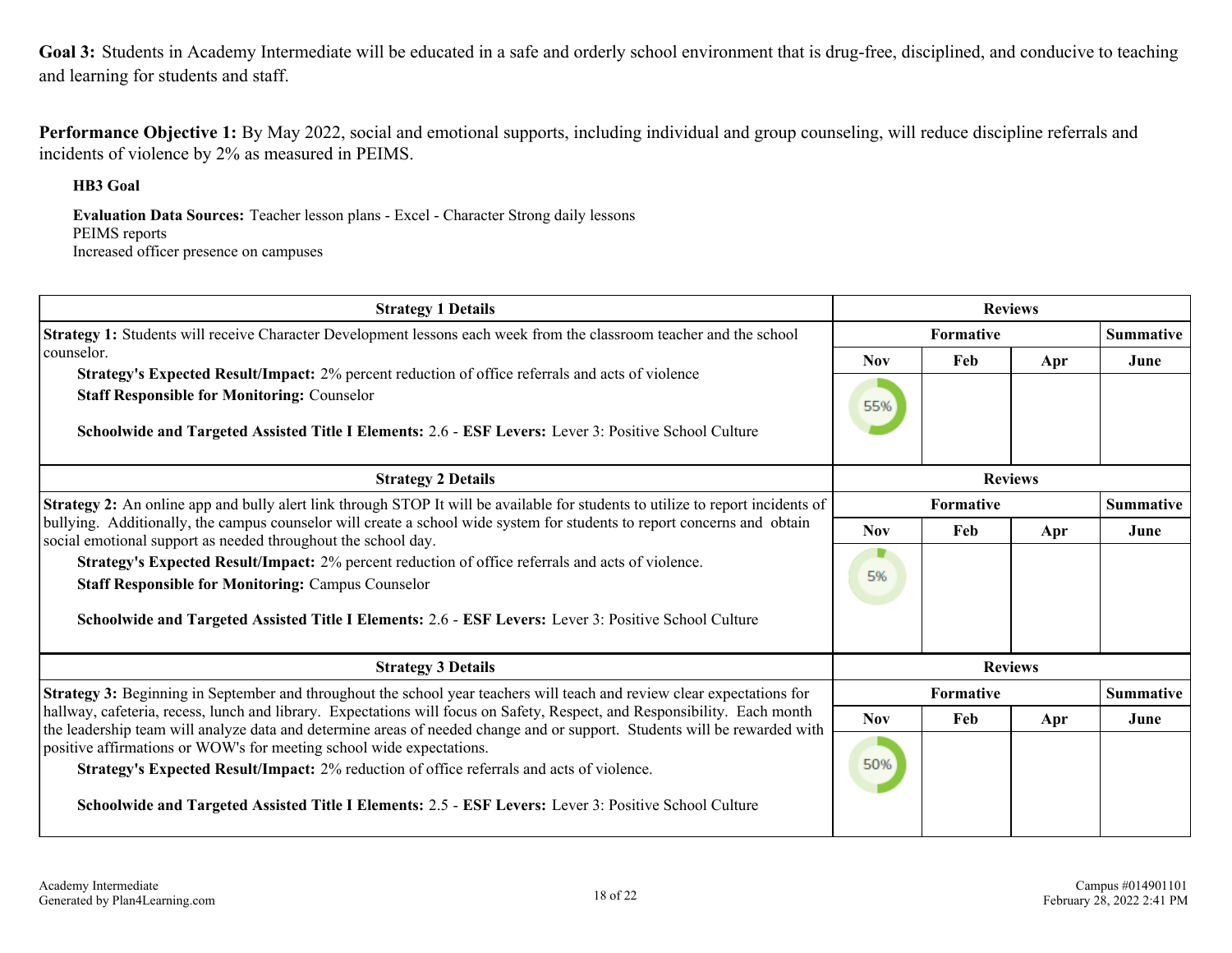| <b>Strategy 4 Details</b>                                                                                                                                                                                                                                                                                                                            | <b>Reviews</b>   |     |     |                  |
|------------------------------------------------------------------------------------------------------------------------------------------------------------------------------------------------------------------------------------------------------------------------------------------------------------------------------------------------------|------------------|-----|-----|------------------|
| Strategy 4: Beginning in September and throughout the school year, teachers will utilize the acronym CHAMP to teach                                                                                                                                                                                                                                  | <b>Formative</b> |     |     | <b>Summative</b> |
| classroom expectations. C- Conversation Level, H- How to ask for help, M- movement in the classroom: including                                                                                                                                                                                                                                       |                  | Feb | Apr | June             |
| sharpening pencil, and P for what high level participation looks and sounds like.<br>Strategy's Expected Result/Impact: 2% reduction in referrals and incidents of violence.<br><b>Staff Responsible for Monitoring: classroom teachers</b><br>Schoolwide and Targeted Assisted Title I Elements: 2.5 - ESF Levers: Lever 3: Positive School Culture |                  |     |     |                  |
| Continue/Modify<br>Accomplished<br>No Progress                                                                                                                                                                                                                                                                                                       | Discontinue      |     |     |                  |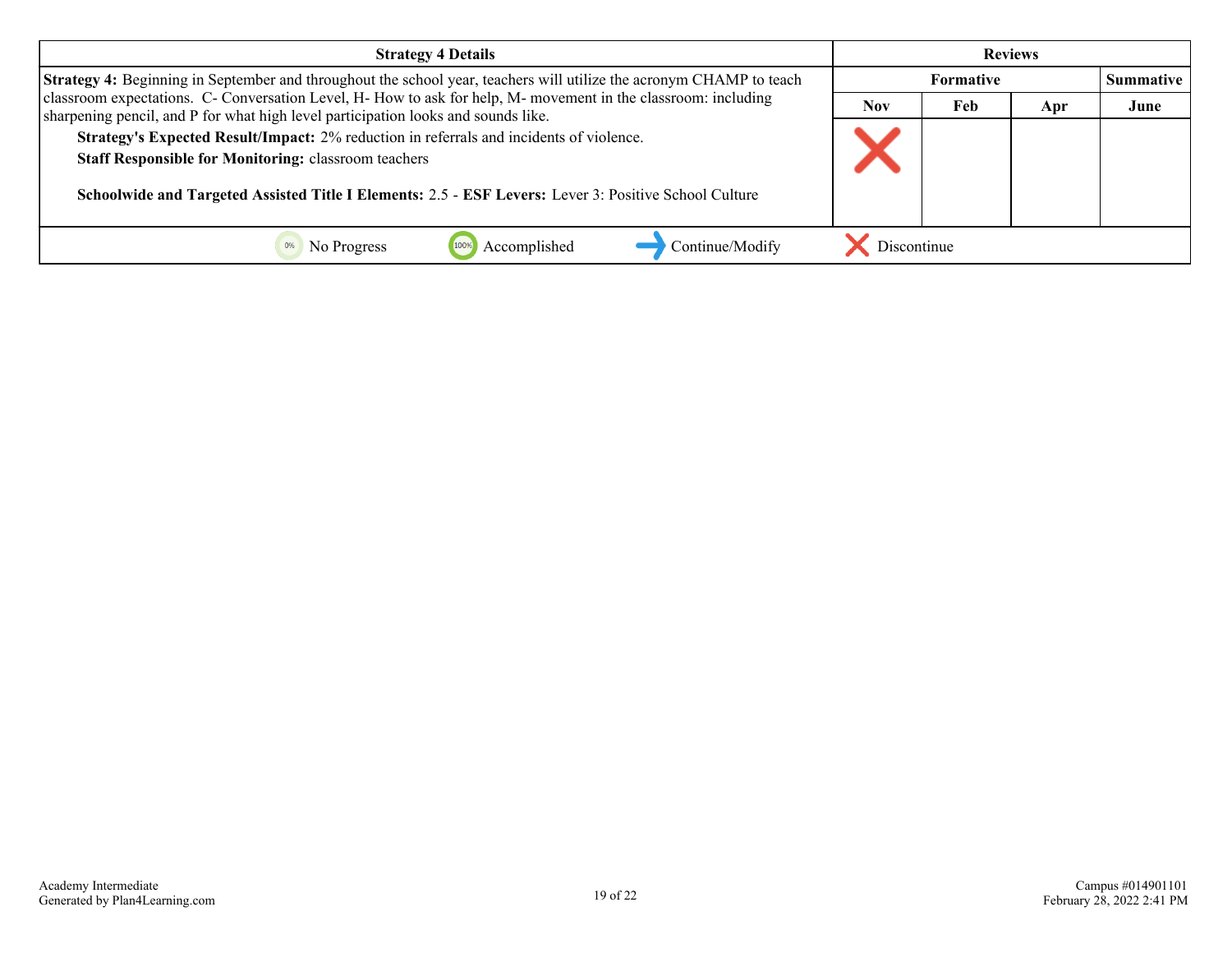# **Title I Personnel**

<span id="page-19-0"></span>

| <b>Name</b>          | Position                                 | Program                                  | ${\underline{\rm FTE}}$ |
|----------------------|------------------------------------------|------------------------------------------|-------------------------|
| <b>Brandy Ware</b>   | 99- undesignated                         | 11-Instruction                           |                         |
| Darby Edds           | 24- Accelerated Instruction              | 11-instruction                           |                         |
| Jermaine Williams    | 24- Accelerated Instruction/Intervention | 23- Special Education                    |                         |
| <b>JJ</b> Lisenbe    | <b>ARD</b> Facilitator                   | 23- Special Education                    |                         |
| Laura Harmon         | Intervention                             | 24 - Accelerated Instruction Interventio |                         |
| Lori Harlan          | 24- Accelerated Instruction-MTSS         | 13- Curriculum                           |                         |
| Sarah Campbell       | LSSP                                     | <b>Special Education</b>                 |                         |
| <b>Tracey Sniggs</b> | 24 - Accelerated Instruction             | 24- Accelerated Instruction              |                         |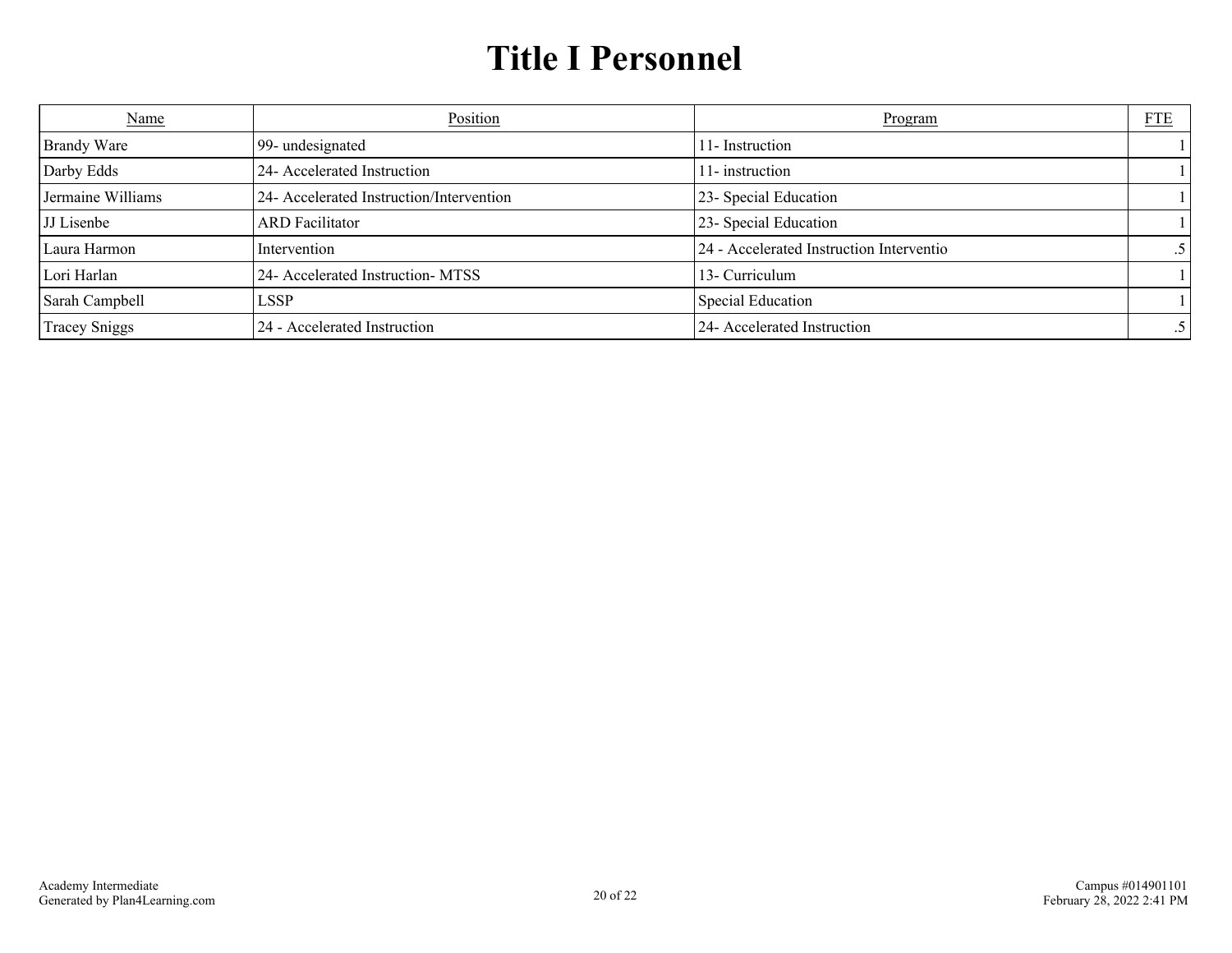# **Plan Notes**

<span id="page-20-0"></span>October 18th

Committee met to review all goals and complete formative assessment.

February 21st.

Committee met and reviewed school wide data. Specially, the data they reviewed included F&P reading data, MAP scores, and growth goals. The committee discussed the importance of learning mulitiplication facts. Additioally, the committee discussed ideas to improve communication across the campus.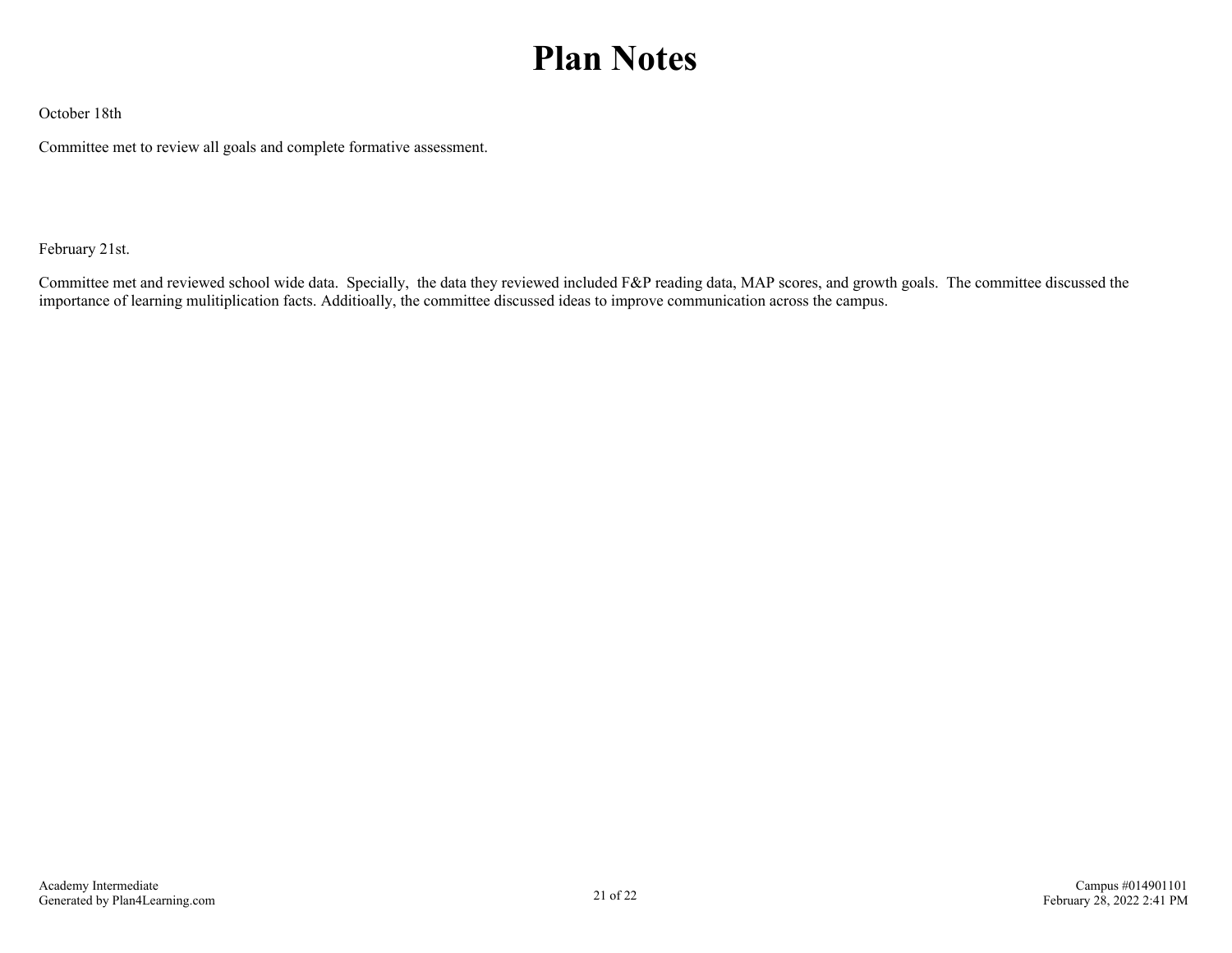### <span id="page-21-0"></span>**Addendums**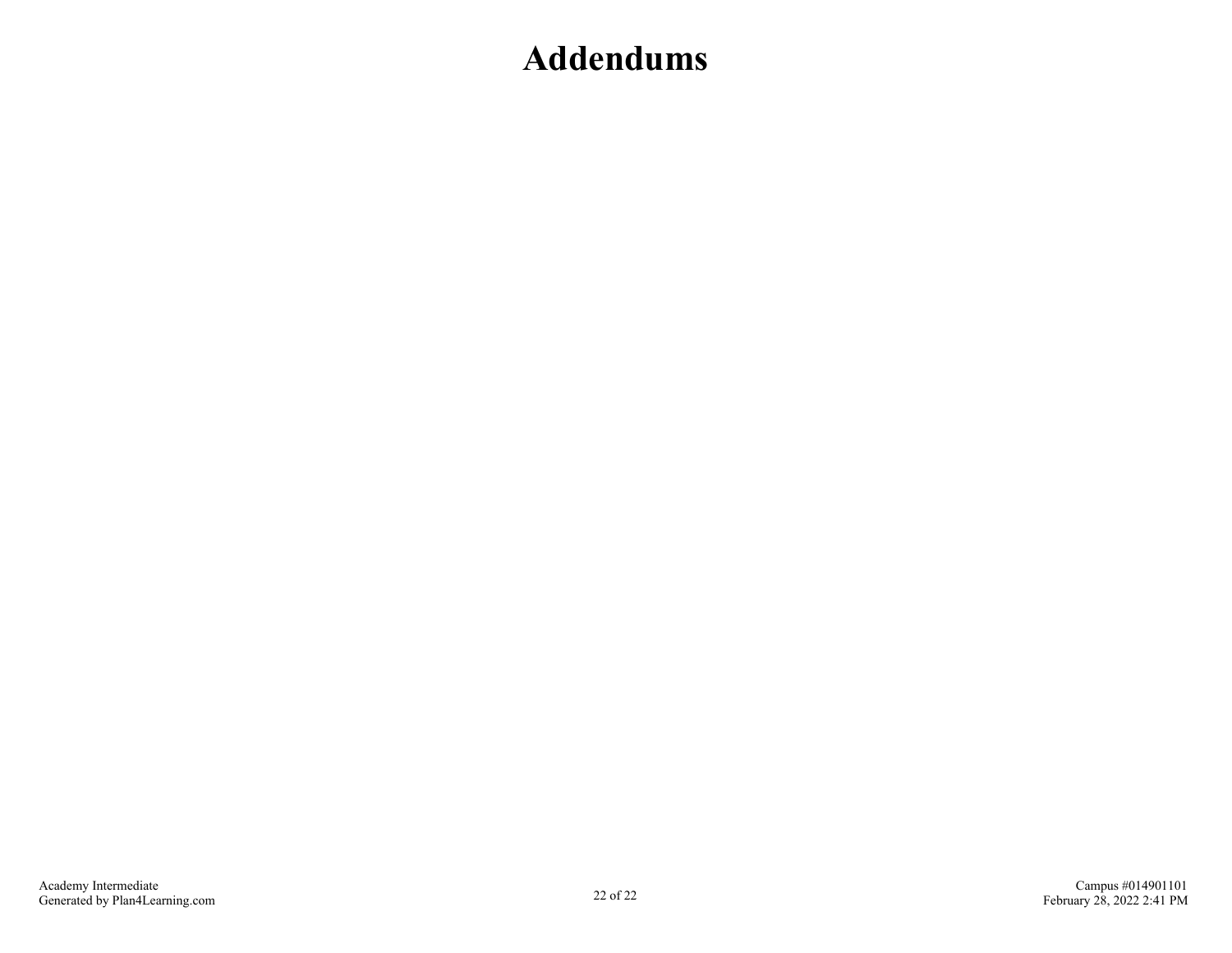|                   | <b>STAAR</b><br>2012 | <b>STAAR 2013</b>        | <b>STAAR 2014</b>                                     | <b>STAAR 2015</b>                                              | <b>STAAR 2016</b>                         | <b>STAAR 2017</b>                                                                      | <b>STAAR 2018</b>                                                                                                                                   | <b>STAAR 2019</b>                                                                                                                                                             | <b>STATE</b><br>2019 | 2019<br>above/<br>below<br><b>STATE</b> |
|-------------------|----------------------|--------------------------|-------------------------------------------------------|----------------------------------------------------------------|-------------------------------------------|----------------------------------------------------------------------------------------|-----------------------------------------------------------------------------------------------------------------------------------------------------|-------------------------------------------------------------------------------------------------------------------------------------------------------------------------------|----------------------|-----------------------------------------|
| 3rd grade reading | 85%                  | 85%                      | 89%                                                   | 78%                                                            | 84%                                       | 72%                                                                                    | 85%                                                                                                                                                 | 82%                                                                                                                                                                           | 76%                  | 6%                                      |
| 3rd grade math    | 75%                  | 64%                      | 87%                                                   | 82%                                                            | 87%                                       | 77%                                                                                    | 77%                                                                                                                                                 | 89%                                                                                                                                                                           | 78%                  | 11%                                     |
| 4th grade reading | 78%                  | 81%                      | 69%                                                   | 89%                                                            | 70%                                       | 77%                                                                                    | 73%                                                                                                                                                 | 78%                                                                                                                                                                           | 74%                  | 4%                                      |
| 4th grade math    | 60%                  |                          | 76%                                                   | 87%                                                            | 68%                                       | 90%                                                                                    | 86%                                                                                                                                                 | 77%                                                                                                                                                                           | 74%                  | 3%                                      |
| 4th grade writing | 66%                  | 84%                      | 80%                                                   | 85%                                                            | 76%                                       | 76%                                                                                    | 68%                                                                                                                                                 | 66%                                                                                                                                                                           | 65%                  | 1%                                      |
| 5th grade reading | 87%                  | 88%                      | 92%                                                   | 90%                                                            | 85%                                       | 78%                                                                                    | 89% (94%)                                                                                                                                           | 82% (90%)                                                                                                                                                                     | 77%                  | 5%                                      |
| 5th grade math    | 83%                  | 92%                      | 93%                                                   | 88%                                                            | 94%                                       | 96%                                                                                    | 99% (100%)                                                                                                                                          | 94% (99%)                                                                                                                                                                     | 83%                  | 11%                                     |
| 5th grade science | 71%                  | 71%                      | 82%                                                   | 75%                                                            | 86%                                       | 90%                                                                                    | 92%                                                                                                                                                 | 90%                                                                                                                                                                           | 74%                  | 16%                                     |
|                   |                      | Improvemen<br>t Required | Met Standard<br>Distinction in<br>Student<br>Progress | Met. Standard<br>Distinction in<br>Post Secondary<br>Readiness | Met Standard<br>Distinction in<br>Science | Met Standard -<br>Distinctions in<br>Math, Science<br>& Closing<br>Performance<br>Gaps | Met Standard -<br>Distinctions in<br>Science (3rd year in<br>a row), Academic<br>Growth & Closing<br><b>Performance Gaps</b><br>(2nd year in a row) | Met Standard -<br>Distinctions in<br>Science (4th<br>year in a row),<br>Top 25% -<br>Comparative<br>Academic<br>Growth, and Top<br>$25% -$<br>Comparative<br>Closing the Gaps |                      |                                         |

### STAAR Results 2012-present

[2nd Admin in ()]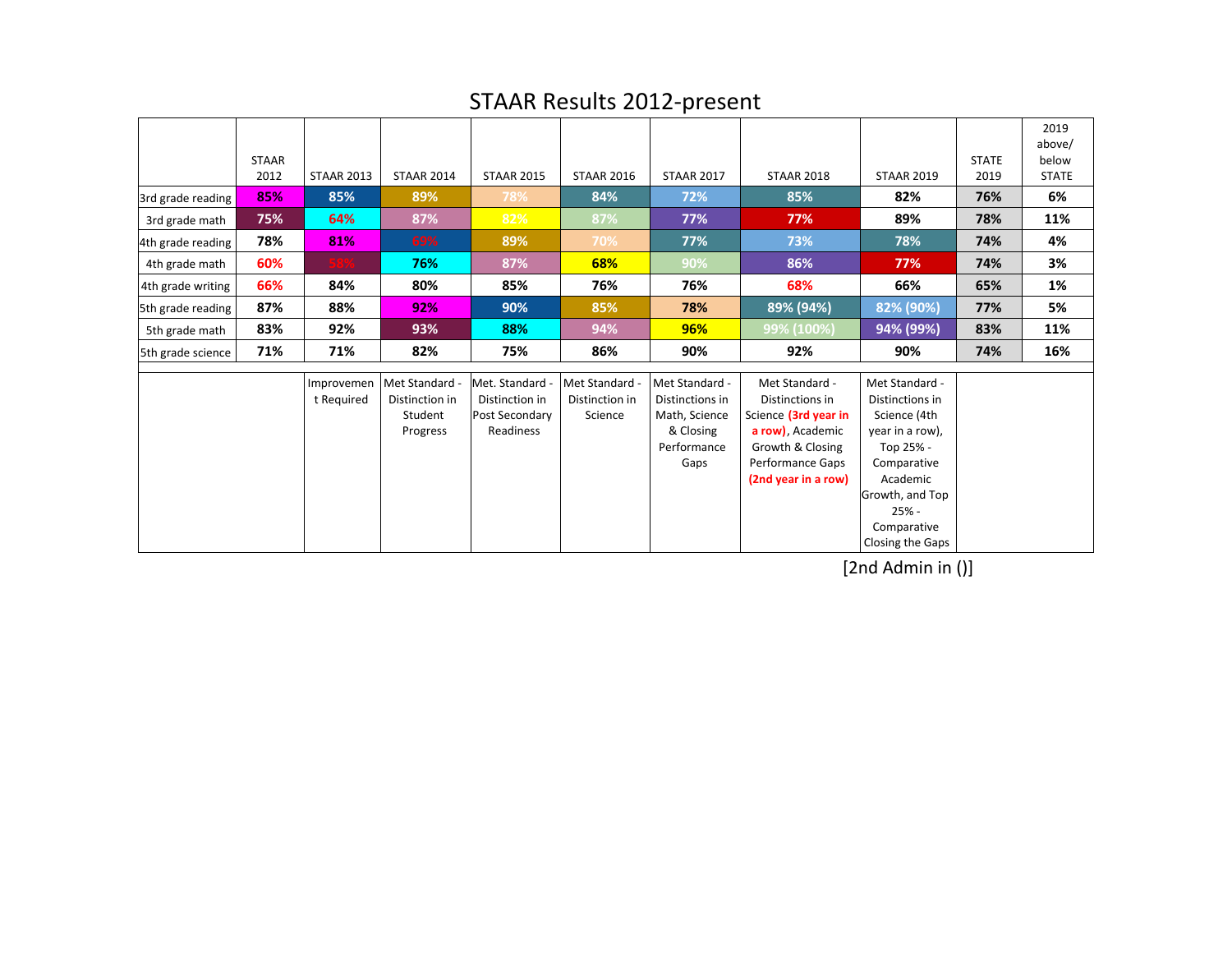#### STUDENT WELFARE FFINDENT WELFARE FREEDOM FROM BULLYING AND THE SERVICE OF THE SERVICE OF THE SERVICE OF THE SE FREEDOM FROM BULLYING

|                                                                | Note:      | This policy addresses bullying of District students. For<br>purposes of this policy, the term bullying includes cyber-<br>bullying.                                                                                                                                                                                                                                                                                     |            |
|----------------------------------------------------------------|------------|-------------------------------------------------------------------------------------------------------------------------------------------------------------------------------------------------------------------------------------------------------------------------------------------------------------------------------------------------------------------------------------------------------------------------|------------|
|                                                                |            | For provisions regarding discrimination and harassment<br>involving District students, see FFH. Note that FFI shall<br>be used in conjunction with FFH for certain prohibited<br>conduct. For reporting requirements related to child<br>abuse and neglect, see FFG.                                                                                                                                                    |            |
| <b>Bullying Prohibited</b>                                     |            | The District prohibits bullying, including cyberbullying, as defined<br>by state law. Retaliation against anyone involved in the complaint<br>process is a violation of District policy and is prohibited.                                                                                                                                                                                                              |            |
| <b>Examples</b>                                                | ostracism. | Bullying of a student could occur by physical contact or through<br>electronic means and may include hazing, threats, taunting, teas-<br>ing, confinement, assault, demands for money, destruction of prop-<br>erty, theft of valued possessions, name calling, rumor spreading, or                                                                                                                                     |            |
| <b>Retaliation</b>                                             |            | The District prohibits retaliation by a student or District employee<br>against any person who in good faith makes a report of bullying,<br>serves as a witness, or participates in an investigation.                                                                                                                                                                                                                   |            |
| <b>Examples</b>                                                |            | Examples of retaliation may include threats, rumor spreading, os-<br>tracism, assault, destruction of property, unjustified punishments,<br>or unwarranted grade reductions. Unlawful retaliation does not in-<br>clude petty slights or annoyances.                                                                                                                                                                    |            |
| <b>False Claim</b>                                             |            | A student who intentionally makes a false claim, offers false state-<br>ments, or refuses to cooperate with a District investigation regard-<br>ing bullying shall be subject to appropriate disciplinary action.                                                                                                                                                                                                       |            |
| <b>Timely Reporting</b>                                        |            | Reports of bullying shall be made as soon as possible after the al-<br>leged act or knowledge of the alleged act. A failure to immediately<br>report may impair the District's ability to investigate and address<br>the prohibited conduct.                                                                                                                                                                            |            |
| <b>Reporting</b><br><b>Procedures</b><br><b>Student Report</b> | lying.     | To obtain assistance and intervention, any student who believes<br>that he or she has experienced bullying or believes that another<br>student has experienced bullying should immediately report the<br>alleged acts to a teacher, school counselor, principal, or other Dis-<br>trict employee. The Superintendent shall develop procedures al-<br>lowing a student to anonymously report an alleged incident of bul- |            |
| <b>Employee Report</b>                                         |            | Any District employee who suspects or receives notice that a stu-<br>dent or group of students has or may have experienced bullying<br>shall immediately notify the principal or designee.                                                                                                                                                                                                                              |            |
| DATE ISSUED: 10/6/2017                                         |            |                                                                                                                                                                                                                                                                                                                                                                                                                         | $1$ of $3$ |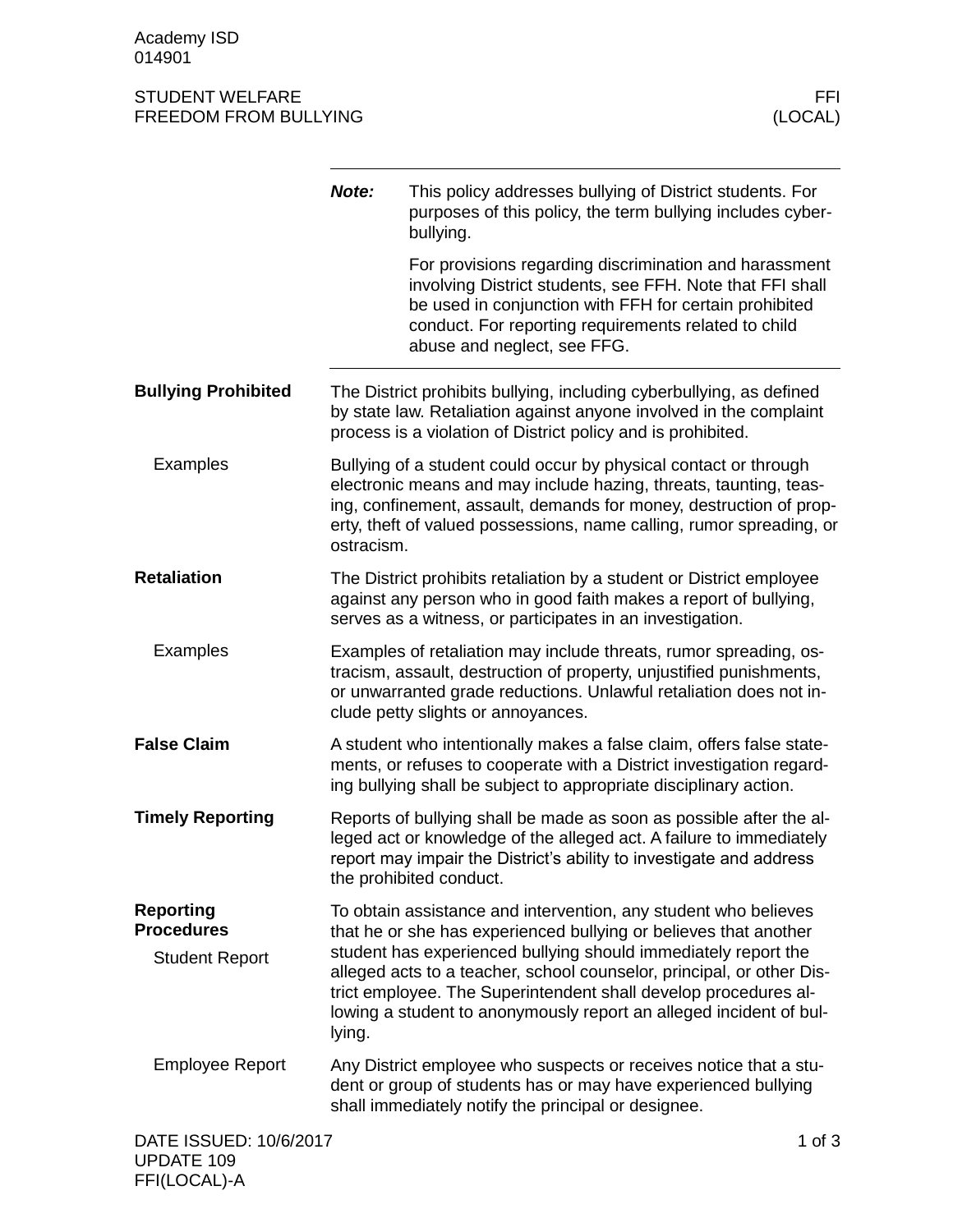| Academy ISD<br>014901                                  |                                                                                                                                                                                                                                                                                                                                                                                                                                                                                                                                                        |  |
|--------------------------------------------------------|--------------------------------------------------------------------------------------------------------------------------------------------------------------------------------------------------------------------------------------------------------------------------------------------------------------------------------------------------------------------------------------------------------------------------------------------------------------------------------------------------------------------------------------------------------|--|
| <b>STUDENT WELFARE</b><br><b>FREEDOM FROM BULLYING</b> | FFI.<br>(LOCAL)                                                                                                                                                                                                                                                                                                                                                                                                                                                                                                                                        |  |
| <b>Report Format</b>                                   | A report may be made orally or in writing. The principal or designee<br>shall reduce any oral reports to written form.                                                                                                                                                                                                                                                                                                                                                                                                                                 |  |
| <b>Notice of Report</b>                                | When an allegation of bullying is reported, the principal or design-<br>ee shall notify a parent of the alleged victim on or before the third<br>business day after the incident is reported. The principal or design-<br>ee shall also notify a parent of the student alleged to have engaged<br>in the conduct within a reasonable amount of time after the incident<br>is reported.                                                                                                                                                                 |  |
| <b>Prohibited Conduct</b>                              | The principal or designee shall determine whether the allegations<br>in the report, if proven, would constitute prohibited conduct as de-<br>fined by policy FFH, including dating violence and harassment or<br>discrimination on the basis of race, color, religion, sex, gender, na-<br>tional origin, or disability. If so, the District shall proceed under poli-<br>cy FFH. If the allegations could constitute both prohibited conduct<br>and bullying, the investigation under FFH shall include a determi-<br>nation on each type of conduct. |  |
| <b>Investigation of</b><br><b>Report</b>               | The principal or designee shall conduct an appropriate investiga-<br>tion based on the allegations in the report. The principal or design-<br>ee shall promptly take interim action calculated to prevent bullying<br>during the course of an investigation, if appropriate.                                                                                                                                                                                                                                                                           |  |
| <b>Concluding the</b><br>Investigation                 | Absent extenuating circumstances, the investigation should be<br>completed within ten District business days from the date of the<br>initial report alleging bullying; however, the principal or designee<br>shall take additional time if necessary to complete a thorough in-<br>vestigation.                                                                                                                                                                                                                                                        |  |
|                                                        | The principal or designee shall prepare a final, written report of the<br>investigation. The report shall include a determination of whether<br>bullying occurred, and if so, whether the victim used reasonable<br>self-defense. A copy of the report shall be sent to the Superinten-<br>dent or designee.                                                                                                                                                                                                                                           |  |
| <b>Notice to Parents</b>                               | If an incident of bullying is confirmed, the principal or designee<br>shall promptly notify the parents of the victim and of the student<br>who engaged in bullying.                                                                                                                                                                                                                                                                                                                                                                                   |  |
| <b>District Action</b><br><b>Bullying</b>              | If the results of an investigation indicate that bullying occurred, the<br>District shall promptly respond by taking appropriate disciplinary<br>action in accordance with the District's Student Code of Conduct<br>and may take corrective action reasonably calculated to address<br>the conduct. The District may notify law enforcement in certain cir-<br>cumstances.                                                                                                                                                                            |  |
| <b>Discipline</b>                                      | A student who is a victim of bullying and who used reasonable self-<br>defense in response to the bullying shall not be subject to discipli-<br>nary action.                                                                                                                                                                                                                                                                                                                                                                                           |  |
| DATE ISSUED: 10/6/2017                                 | $2$ of $3$                                                                                                                                                                                                                                                                                                                                                                                                                                                                                                                                             |  |

UPDATE 109 FFI(LOCAL)-A